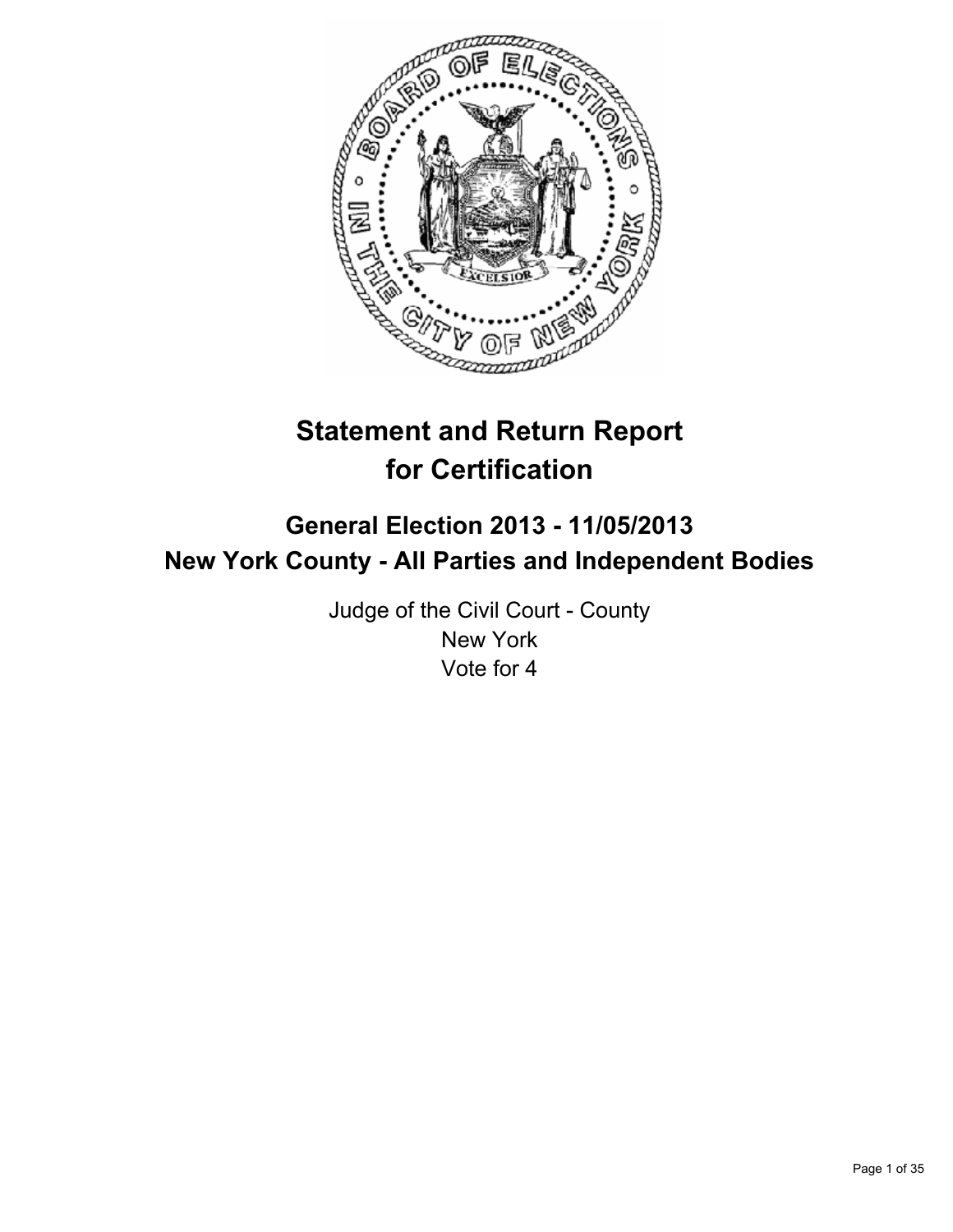

| PUBLIC COUNTER                                           | 16,552                  |
|----------------------------------------------------------|-------------------------|
| <b>EMERGENCY</b>                                         | 0                       |
| ABSENTEE/MILITARY                                        | 329                     |
| <b>FEDERAL</b>                                           | 0                       |
| SPECIAL PRESIDENTIAL                                     | 0                       |
| AFFIDAVIT                                                | 190                     |
| <b>Total Ballots</b>                                     | 17,071                  |
| Less - Inapplicable Federal/Special Presidential Ballots | 0                       |
| <b>Total Applicable Ballots</b>                          | 17,071                  |
| DAKOTA RAMSEUR (DEMOCRATIC)                              | 8,200                   |
| MARY V. ROSADO (DEMOCRATIC)                              | 9,330                   |
| JOHN J. KELLEY (DEMOCRATIC)                              | 8,196                   |
| ANN E. O'SHEA (DEMOCRATIC)                               | 7,888                   |
| ANA WEITZMAN (WRITE-IN)                                  | 1                       |
| ANGE ANTHONY (WRITE-IN)                                  | 1                       |
| BRAD SUSSMAN (WRITE-IN)                                  | 1                       |
| BRYAN CLASS (WRITE-IN)                                   | 1                       |
| BRYAN CRASS (WRITE-IN)                                   | 1                       |
| CARMINE DISILVESTRO (WRITE-IN)                           | 1                       |
| CHARLES PEHLIUAIANAR (WRITE-IN)                          | $\mathbf 1$             |
| CHARLES STAR (WRITE-IN)                                  | 1                       |
| CHARTORE ZWEIBACK (WRITE-IN)                             | 2                       |
| CRAIG CHESTER (WRITE-IN)                                 | $\mathbf{1}$            |
| D. JOSEPH MASSE (WRITE-IN)                               | 1                       |
| DAWN FOX (WRITE-IN)                                      | 2                       |
| DEREK JETER (WRITE-IN)                                   | $\mathbf 1$             |
| DERRICK CARR (WRITE-IN)                                  | 2                       |
| DERRICK LORRIS (WRITE-IN)                                | 1                       |
| ELIZABETH WARREN (WRITE-IN)                              | 1                       |
| ELLEN PEHLIUAIAN (WRITE-IN)                              | 2                       |
| ERIC DECHOHDUN (WRITE-IN)                                | 1                       |
| FRED HERRMAN (WRITE-IN)                                  | 1                       |
| GAVIN SCHIFFRES (WRITE-IN)                               | 1                       |
| <b>GREG AYAT (WRITE-IN)</b>                              | 1                       |
| JAIME ROTH (WRITE-IN)                                    | 2                       |
| JAMES BAIONE (WRITE-IN)                                  | 1                       |
| JEFF LAPADULA (WRITE-IN)                                 | 2                       |
| <b>JEREMY SCHIFFRES (WRITE-IN)</b>                       | 1                       |
| JOEL MARMON (WRITE-IN)                                   | 1                       |
| JOHN HOGORORIAN (WRITE-IN)                               | 1                       |
| JOHN HOGRORIAN (WRITE-IN)                                | 1                       |
| KEITH RUTSKY (WRITE-IN)                                  | 1                       |
| KELLY JONES (WRITE-IN)                                   | 1                       |
| KEN TELEPETA (WRITE-IN)                                  | 1                       |
| KRISTA MCFARLANE (WRITE-IN)                              | 1                       |
| LAUREN PEHLIUAIAN (WRITE-IN)                             | $\overline{\mathbf{c}}$ |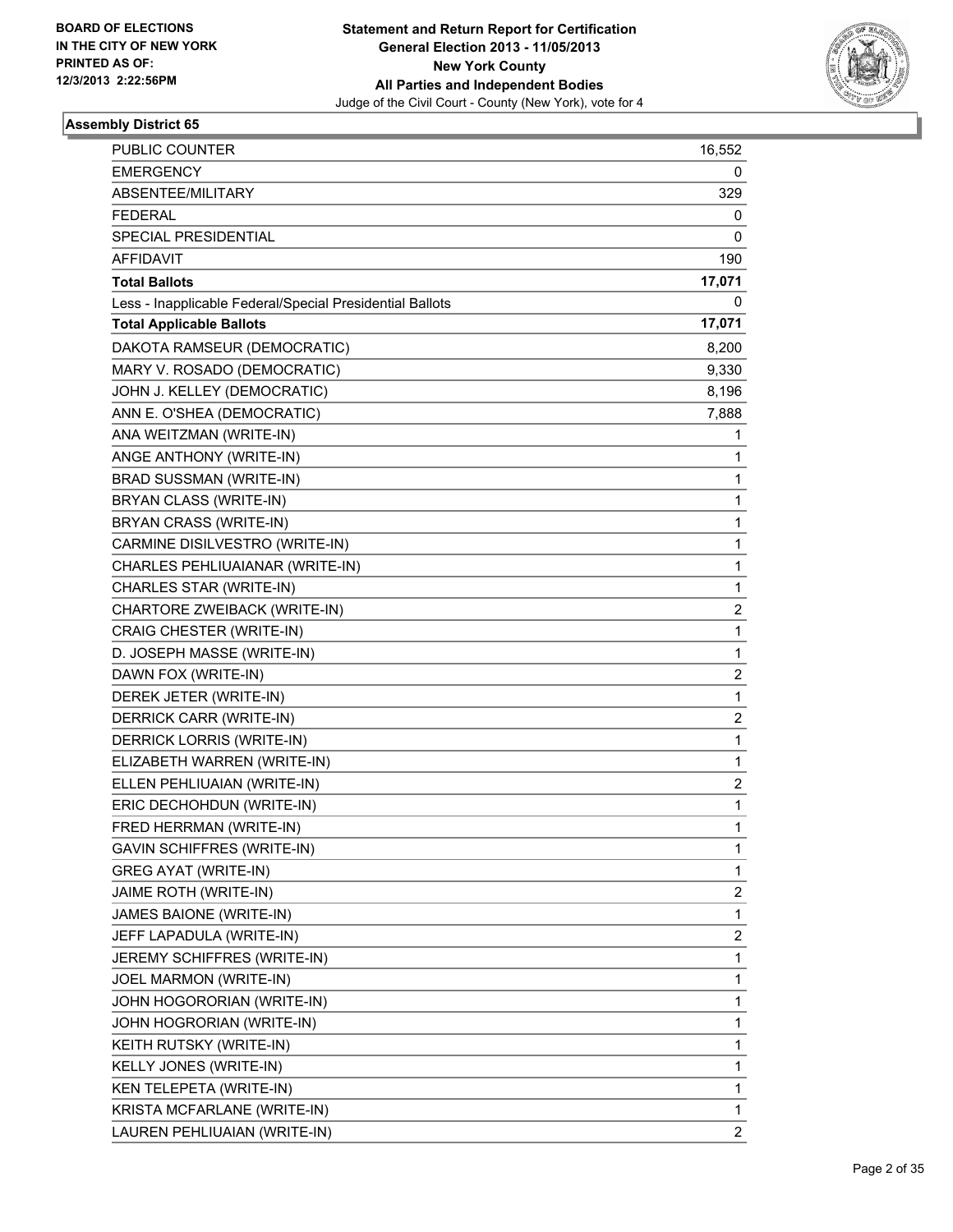

| LAVINE JONES (WRITE-IN)            | 1                       |
|------------------------------------|-------------------------|
| LUPPE LUPPEN (WRITE-IN)            | 1                       |
| MARIE DISILVESTRO (WRITE-IN)       | 1                       |
| MARK AXINOV (WRITE-IN)             | $\overline{\mathbf{c}}$ |
| MATT CATER-TRACY (WRITE-IN)        | 1                       |
| MILDRED HOBLING (WRITE-IN)         | 1                       |
| NANCY KESTENBAUM (WRITE-IN)        | 1                       |
| NILS LENNARKON (WRITE-IN)          | 1                       |
| OLGA LIVANIS (WRITE-IN)            | 2                       |
| <b>OMAR MARAIN (WRITE-IN)</b>      | $\mathbf 1$             |
| OWEN FAY (WRITE-IN)                | 1                       |
| PATRICK ALBERTO (WRITE-IN)         | $\overline{\mathbf{c}}$ |
| PEGGY SMITH (WRITE-IN)             | 1                       |
| PETER DOLONA (WRITE-IN)            | 1                       |
| PIER VO (WRITE-IN)                 | 1                       |
| PIETER VANTOL (WRITE-IN)           | 1                       |
| RACHEL WELLS (WRITE-IN)            | 1                       |
| RAYMOND KELLY (WRITE-IN)           | 1                       |
| ROBERT J. BURNS (WRITE-IN)         | 1                       |
| ROBERT T. HADLEY (WRITE-IN)        | 1                       |
| ROBERT ZITO (WRITE-IN)             | 1                       |
| RON MOORE (WRITE-IN)               | $\overline{\mathbf{c}}$ |
| RON R. MILLER (WRITE-IN)           | 1                       |
| RUDOLPH GUILIANI (WRITE-IN)        | $\mathbf 1$             |
| SCOTT TINSDALE (WRITE-IN)          | 1                       |
| SEAN GERANT (WRITE-IN)             | 1                       |
| STEPHANIE BEDLAM (WRITE-IN)        | 1                       |
| TIM F. MULLIGAN (WRITE-IN)         | 2                       |
| TINA YO (WRITE-IN)                 | 2                       |
| UNATTRIBUTABLE WRITE-IN (WRITE-IN) | 72                      |
| VINCENT CAPIZZI (WRITE-IN)         | 1                       |
| YOUSUF SIDDIQI (WRITE-IN)          | 2                       |
| YOWHA WANG (WRITE-IN)              | 1                       |
| <b>Total Votes</b>                 | 33,765                  |
| Unrecorded                         | 34,519                  |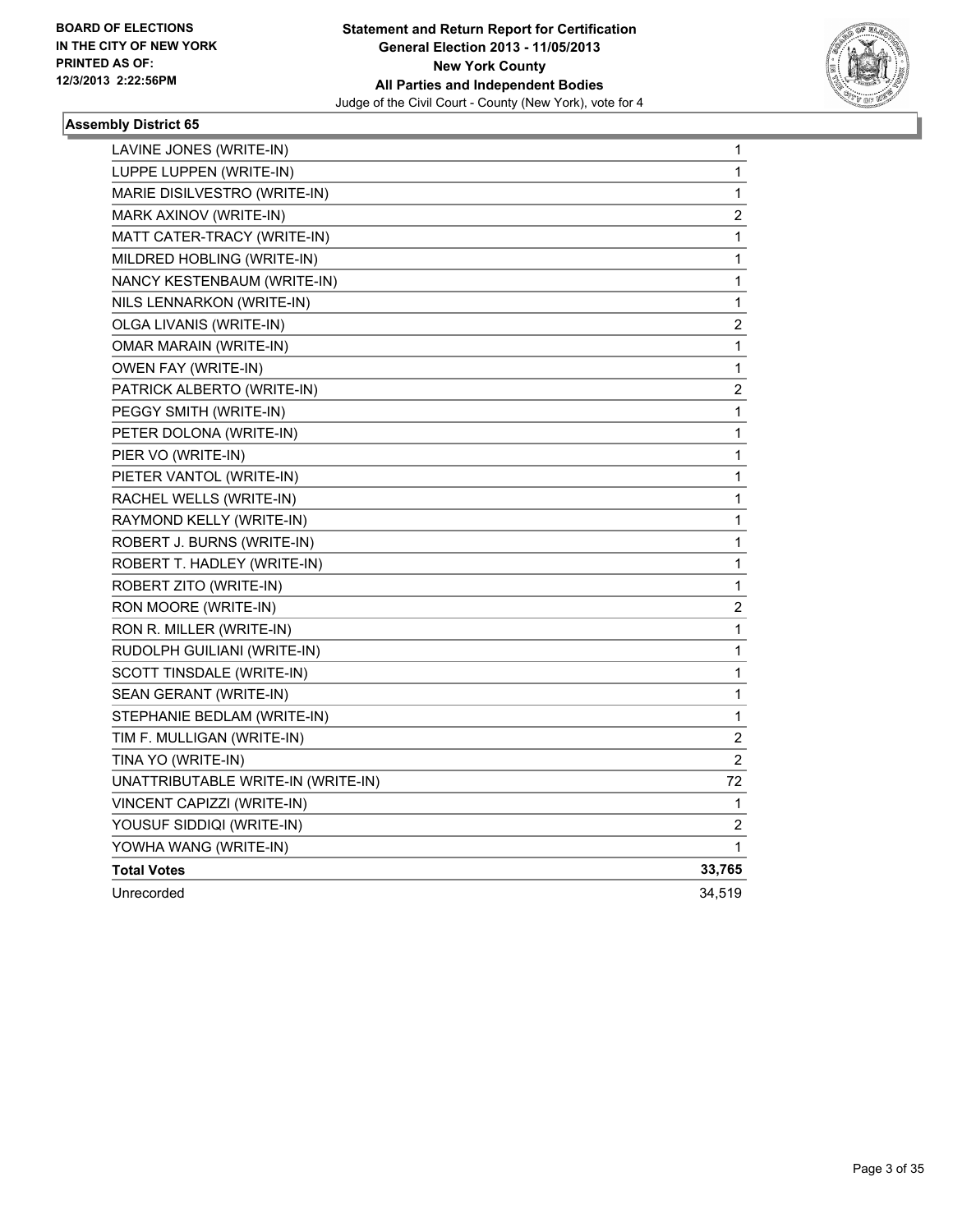

| <b>PUBLIC COUNTER</b>                                    | 22,232                  |
|----------------------------------------------------------|-------------------------|
| <b>EMERGENCY</b>                                         | 1                       |
| <b>ABSENTEE/MILITARY</b>                                 | 737                     |
| <b>FEDERAL</b>                                           | 0                       |
| SPECIAL PRESIDENTIAL                                     | 0                       |
| <b>AFFIDAVIT</b>                                         | 236                     |
| <b>Total Ballots</b>                                     | 23,206                  |
| Less - Inapplicable Federal/Special Presidential Ballots | 0                       |
| <b>Total Applicable Ballots</b>                          | 23,206                  |
| DAKOTA RAMSEUR (DEMOCRATIC)                              | 14,735                  |
| MARY V. ROSADO (DEMOCRATIC)                              | 15,242                  |
| JOHN J. KELLEY (DEMOCRATIC)                              | 14,786                  |
| ANN E. O'SHEA (DEMOCRATIC)                               | 14,864                  |
| ADAM BRUNK (WRITE-IN)                                    | 1                       |
| ALI SMITH (WRITE-IN)                                     | 1                       |
| <b>ARRON PAGE (WRITE-IN)</b>                             | 1                       |
| BELLA SIMONE MEYER (WRITE-IN)                            | 1                       |
| <b>BRENDON BLAKE (WRITE-IN)</b>                          | 1                       |
| BRIAN DAVID MOONEY (WRITE-IN)                            | 1                       |
| <b>BROOKS SHUMAN (WRITE-IN)</b>                          | 1                       |
| <b>BUSTEN STINK (WRITE-IN)</b>                           | 1                       |
| CHAIN LAM (WRITE-IN)                                     | 1                       |
| CHAPIN FAY (WRITE-IN)                                    | 1                       |
| CHRIS STRUINJON (WRITE-IN)                               | 1                       |
| DANIEL HOGAN (WRITE-IN)                                  | 1                       |
| DAVID SCHIFRIN (WRITE-IN)                                | 1                       |
| HOWARD BERGELMAN (WRITE-IN)                              | 1                       |
| JAY HALFON (WRITE-IN)                                    | 1                       |
| JEREMY RICHARDSON (WRITE-IN)                             | 1                       |
| JOEL FERRER (WRITE-IN)                                   | 1                       |
| JOH GILCH (WRITE-IN)                                     | 4                       |
| JONATHAN SALKALA (WRITE-IN)                              | 1                       |
| LIAM TORAS (WRITE-IN)                                    | 1                       |
| LIMO TORROS (WRITE-IN)                                   | 1                       |
| LYNETTE FROMME (WRITE-IN)                                | 1                       |
| LYNN STEWART (WRITE-IN)                                  | 1                       |
| MARK MAURICE (WRITE-IN)                                  | 1                       |
| MATTHEW GELLER (WRITE-IN)                                | 1                       |
| MAYRA FERRER (WRITE-IN)                                  | 1                       |
| MICHAEL COUTWELL (WRITE-IN)                              | 1                       |
| OLIVER WENDALL HOLMES (WRITE-IN)                         | 1                       |
| PATRICK CONNOLLY (WRITE-IN)                              | 1                       |
| PATRICK MORRIS (WRITE-IN)                                | $\overline{\mathbf{c}}$ |
| PETER DINKLAGE (WRITE-IN)                                | 1                       |
| PHILIP DAWN (WRITE-IN)                                   | 1                       |
| RUSSELL KLEIN (WRITE-IN)                                 | $\mathbf{1}$            |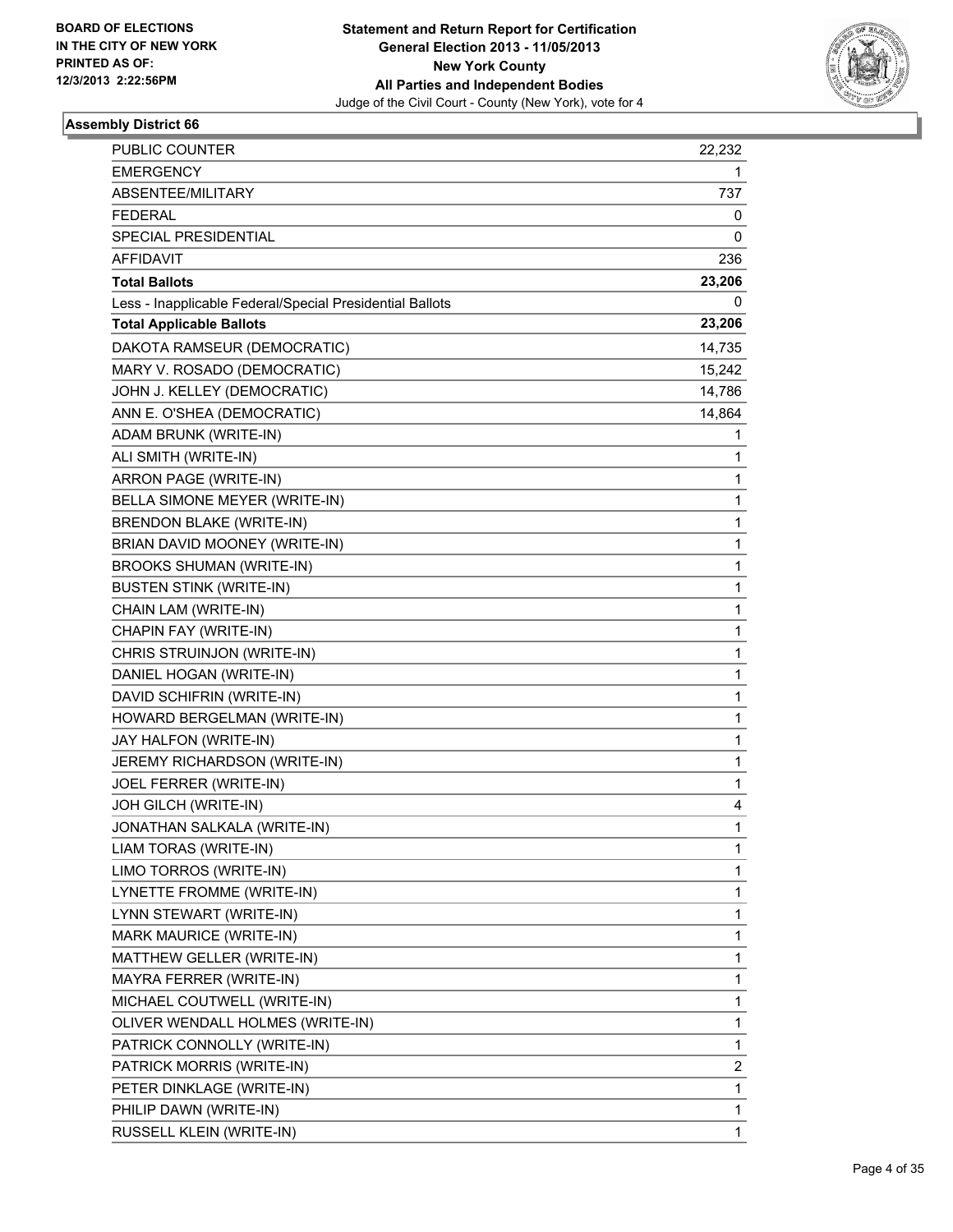

| RUTH BADGEN GINSBURG (WRITE-IN)    |        |
|------------------------------------|--------|
| SAMUEL SHEN MILLER (WRITE-IN)      |        |
| SARAH VOWELL (WRITE-IN)            |        |
| SHANE FERRER-SHEEY (WRITE-IN)      |        |
| SO YOUNG YOON (WRITE-IN)           |        |
| SOPHIE DEVERELL (WRITE-IN)         |        |
| SOPHIE TORROS (WRITE-IN)           |        |
| SUSAN SILVERSTEIN (WRITE-IN)       |        |
| TERANCE SOLOMONE (WRITE-IN)        |        |
| TOM MUSICH (WRITE-IN)              |        |
| TOM SIRACUSE (WRITE-IN)            | 2      |
| UNATTRIBUTABLE WRITE-IN (WRITE-IN) | 88     |
| VINCENT BEHSCIO (WRITE-IN)         |        |
| <b>Total Votes</b>                 | 59,765 |
| Unrecorded                         | 33,059 |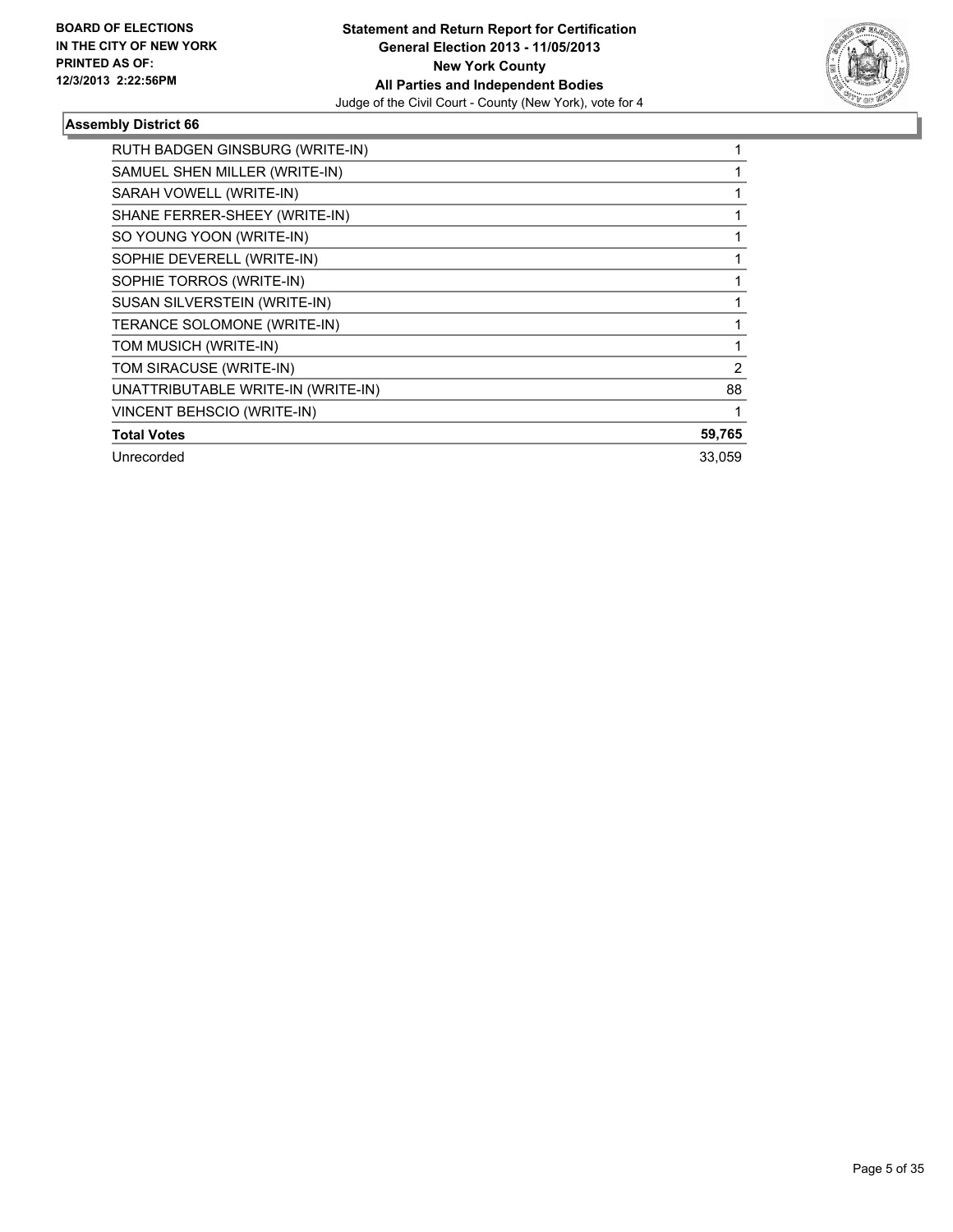

| PUBLIC COUNTER                                           | 27,496 |
|----------------------------------------------------------|--------|
| <b>EMERGENCY</b>                                         | 0      |
| ABSENTEE/MILITARY                                        | 917    |
| <b>FEDERAL</b>                                           | 0      |
| SPECIAL PRESIDENTIAL                                     | 0      |
| <b>AFFIDAVIT</b>                                         | 277    |
| <b>Total Ballots</b>                                     | 28,690 |
| Less - Inapplicable Federal/Special Presidential Ballots | 0      |
| <b>Total Applicable Ballots</b>                          | 28,690 |
| DAKOTA RAMSEUR (DEMOCRATIC)                              | 17,784 |
| MARY V. ROSADO (DEMOCRATIC)                              | 18,493 |
| JOHN J. KELLEY (DEMOCRATIC)                              | 17,826 |
| ANN E. O'SHEA (DEMOCRATIC)                               | 17,733 |
| AARON SOLOMON (WRITE-IN)                                 | 1      |
| ALEX SELIGSON (WRITE-IN)                                 | 1      |
| ALTON MADDOX (WRITE-IN)                                  | 1      |
| ANDREW URGENSON (WRITE-IN)                               | 1      |
| ANTHONY S. BIRKOW (WRITE-IN)                             | 1      |
| BRIAN J. FISCHER (WRITE-IN)                              | 1      |
| <b>BRUCE SMITH (WRITE-IN)</b>                            | 1      |
| DANIEL ELISTONE (WRITE-IN)                               | 1      |
| DARREN OVEIL (WRITE-IN)                                  | 1      |
| DAVID GARLAND (WRITE-IN)                                 | 1      |
| DAVID SACK (WRITE-IN)                                    | 2      |
| DEAN SOVOLOS (WRITE-IN)                                  | 1      |
| DEBRA COHN (WRITE-IN)                                    | 1      |
| EARL ROBERTS (WRITE-IN)                                  | 1      |
| EDWARD WIPPER (WRITE-IN)                                 | 1      |
| ELANA SINENSKY (WRITE-IN)                                | 1      |
| ERIN MESICK (WRITE-IN)                                   | 1      |
| ETHAN FINNERAN (WRITE-IN)                                | 1      |
| EZRO PRAGER (WRITE-IN)                                   | 1      |
| GARY SINAWSKI (WRITE-IN)                                 | 1      |
| <b>GLEN GOLUB (WRITE-IN)</b>                             | 1      |
| <b>GREG NELL (WRITE-IN)</b>                              | 1      |
| HILLARY CLINTON (WRITE-IN)                               | 1      |
| HUGH JASS (WRITE-IN)                                     | 1      |
| INVY ASHA (WRITE-IN)                                     | 1      |
| JACOB KESSLER (WRITE-IN)                                 | 1      |
| JAMES ANDERSON (WRITE-IN)                                | 1      |
| JANET DIERBECK (WRITE-IN)                                | 1      |
| JIM KELLY (WRITE-IN)                                     | 1      |
| JOE LHOTA (WRITE-IN)                                     | 1      |
| KAREN GARGAMELLI (WRITE-IN)                              | 1      |
| KATYA JESTIN (WRITE-IN)                                  | 1      |
| KIKO ATANO (WRITE-IN)                                    | 1      |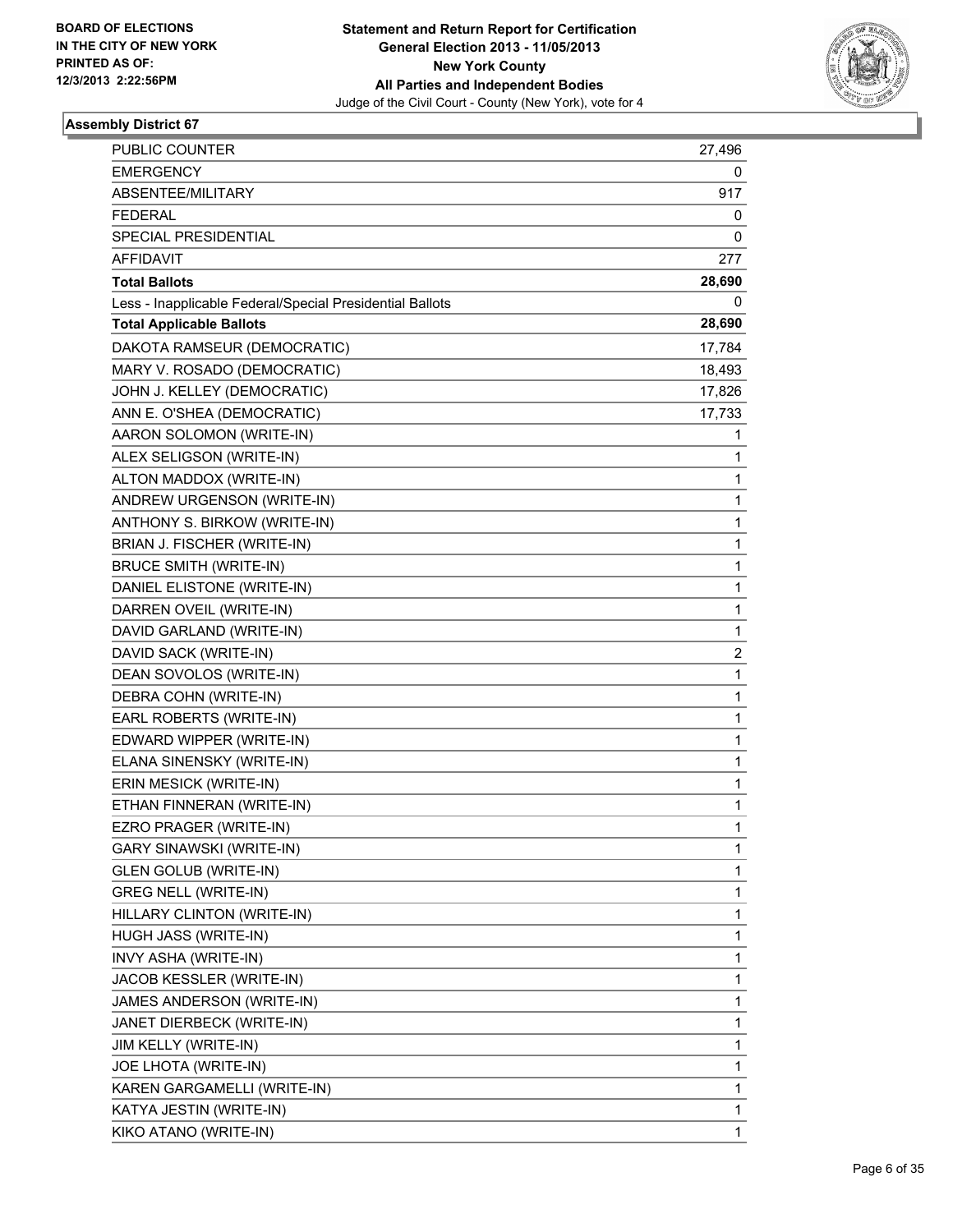

| LAURA SACK (WRITE-IN)              | 2           |
|------------------------------------|-------------|
| LINDA LEIDATE (WRITE-IN)           | 1           |
| LIONEL BRECX (WRITE-IN)            | 1           |
| LISA DIERBECK (WRITE-IN)           | 1           |
| MARC CARNEGIE (WRITE-IN)           | $\mathbf 1$ |
| MARGARITH LOPEZ-TORRES (WRITE-IN)  | 1           |
| MARIANO RIVERA (WRITE-IN)          | $\mathbf 1$ |
| MAY Q. PAY (WRITE-IN)              | 1           |
| MICHELLE BACHMAN (WRITE-IN)        | 1           |
| MIKE ROTCH (WRITE-IN)              | 1           |
| MIMI MARZIANI (WRITE-IN)           | 1           |
| MIRIAM SACK (WRITE-IN)             | 2           |
| MORGAN WITHROW (WRITE-IN)          | 1           |
| NEIL M. GROTSKY (WRITE-IN)         | 1           |
| NETTIE TROMMER (WRITE-IN)          | 1           |
| PAT KENNEL (WRITE-IN)              | 1           |
| PETER MILIGAN (WRITE-IN)           | $\mathbf 1$ |
| PHYLLIS GEILLER (WRITE-IN)         | $\mathbf 1$ |
| PRESTON MESICK (WRITE-IN)          | 1           |
| RANDY CREDICO (WRITE-IN)           | 1           |
| REBECCA SACK (WRITE-IN)            | 2           |
| RICK SANTORUM (WRITE-IN)           | 1           |
| RUSLAN TSARNI (WRITE-IN)           | 1           |
| RYAN MILLER (WRITE-IN)             | 1           |
| SAM HUDIS (WRITE-IN)               | 1           |
| SARAH PALIN (WRITE-IN)             | 1           |
| SAVE WITHROW (WRITE-IN)            | $\mathbf 1$ |
| SHIRO SELENGUT (WRITE-IN)          | 1           |
| TAMEAN ZAINULBAI (WRITE-IN)        | 1           |
| UNATTRIBUTABLE WRITE-IN (WRITE-IN) | 98          |
| VITO RACANELLI (WRITE-IN)          | 1           |
| WILLIAM CLINTON (WRITE-IN)         | 1           |
| <b>Total Votes</b>                 | 72,002      |
| Unrecorded                         | 42,758      |
|                                    |             |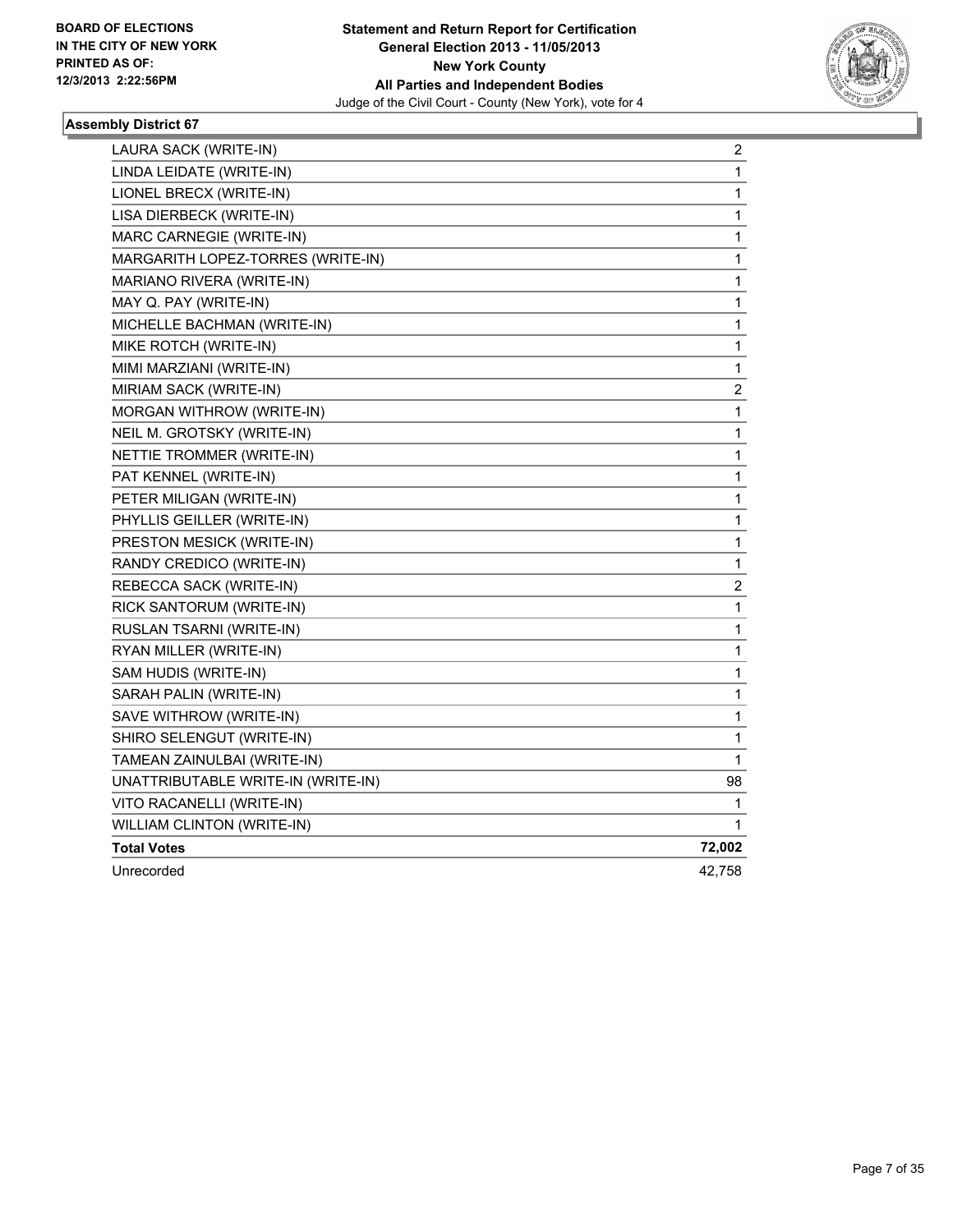

| PUBLIC COUNTER                                           | 17,450       |
|----------------------------------------------------------|--------------|
| <b>EMERGENCY</b>                                         | 0            |
| <b>ABSENTEE/MILITARY</b>                                 | 400          |
| <b>FEDERAL</b>                                           | 0            |
| <b>SPECIAL PRESIDENTIAL</b>                              | 0            |
| AFFIDAVIT                                                | 268          |
| <b>Total Ballots</b>                                     | 18,118       |
| Less - Inapplicable Federal/Special Presidential Ballots | 0            |
| <b>Total Applicable Ballots</b>                          | 18,118       |
| DAKOTA RAMSEUR (DEMOCRATIC)                              | 8,061        |
| MARY V. ROSADO (DEMOCRATIC)                              | 10,756       |
| JOHN J. KELLEY (DEMOCRATIC)                              | 8,171        |
| ANN E. O'SHEA (DEMOCRATIC)                               | 7,368        |
| AMY COOPER (WRITE-IN)                                    | 1            |
| <b>BRIGIT KELLER (WRITE-IN)</b>                          | 1            |
| BRYAN GISTER (WRITE-IN)                                  | 1            |
| CARMEN JAMES (WRITE-IN)                                  | 1            |
| ELIOT SPITZER (WRITE-IN)                                 | 1            |
| ETHAN BROSARDER (WRITE-IN)                               | 1            |
| JOHN LHOTA (WRITE-IN)                                    | 1            |
| JOHN SARIN (WRITE-IN)                                    | 1            |
| JOHN STUKES (WRITE-IN)                                   | 1            |
| JUDY SHEILHL (WRITE-IN)                                  | 1            |
| LENOR HINDS (WRITE-IN)                                   | $\mathbf{1}$ |
| MATT MORAN (WRITE-IN)                                    | 3            |
| MICHAEL GLENNON (WRITE-IN)                               | 1            |
| MORGAN S. CHIN (WRITE-IN)                                | 1            |
| PETER FORD (WRITE-IN)                                    | 1            |
| REGINA FLANNERY (WRITE-IN)                               | 1            |
| ROBERT KIRK (WRITE-IN)                                   | 1            |
| RONALD MCGUIRE (WRITE-IN)                                | 1            |
| SUSAN BRONA (WRITE-IN)                                   | 1            |
| UNATTRIBUTABLE WRITE-IN (WRITE-IN)                       | 25           |
| <b>Total Votes</b>                                       | 34,402       |
| Unrecorded                                               | 38,070       |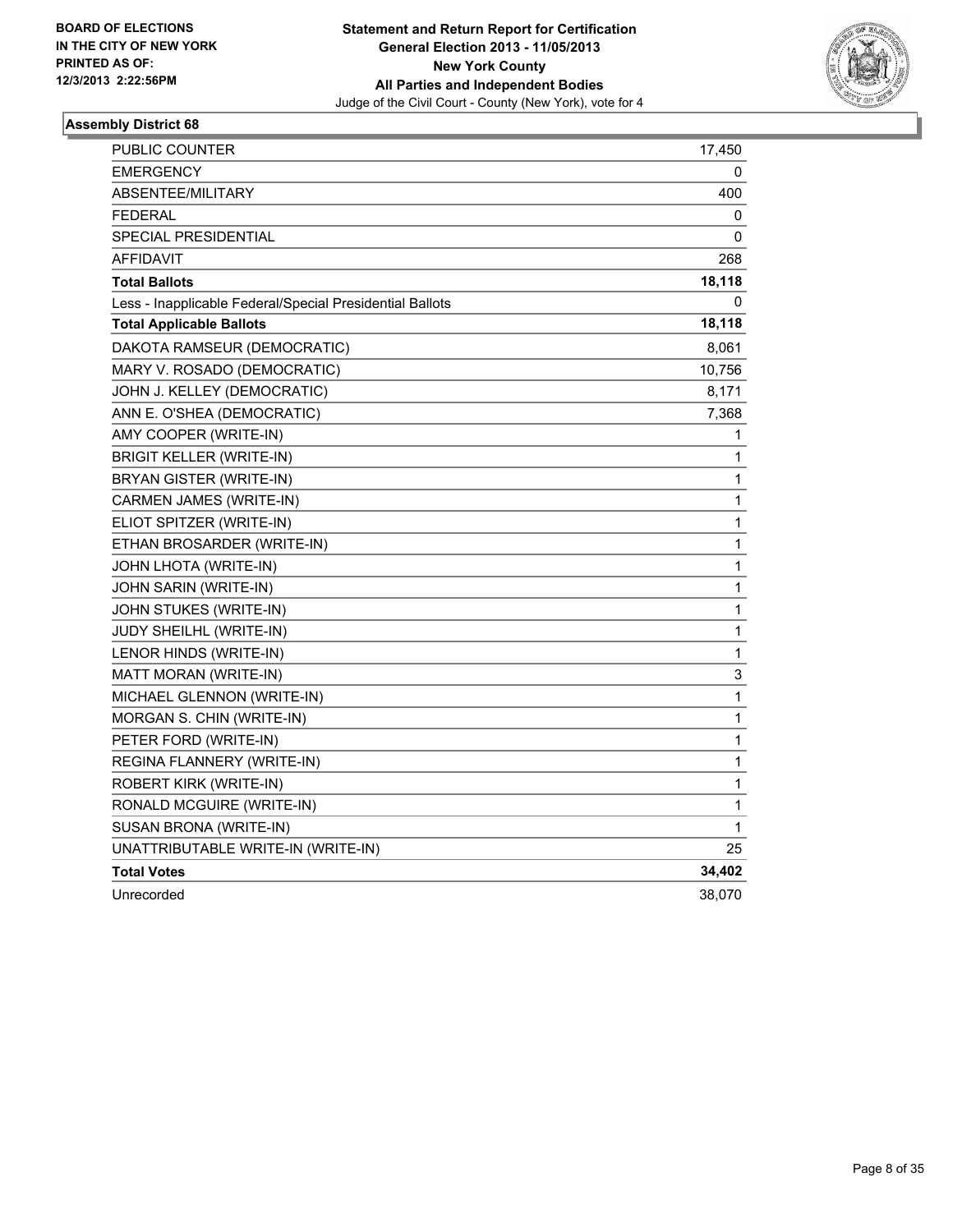

| PUBLIC COUNTER                                           | 28,005      |
|----------------------------------------------------------|-------------|
| <b>EMERGENCY</b>                                         | 58          |
| ABSENTEE/MILITARY                                        | 910         |
| <b>FEDERAL</b>                                           | 0           |
| SPECIAL PRESIDENTIAL                                     | 0           |
| AFFIDAVIT                                                | 323         |
| <b>Total Ballots</b>                                     | 29,296      |
| Less - Inapplicable Federal/Special Presidential Ballots | 0           |
| <b>Total Applicable Ballots</b>                          | 29,296      |
| DAKOTA RAMSEUR (DEMOCRATIC)                              | 17,827      |
| MARY V. ROSADO (DEMOCRATIC)                              | 19,341      |
| JOHN J. KELLEY (DEMOCRATIC)                              | 17,711      |
| ANN E. O'SHEA (DEMOCRATIC)                               | 17,596      |
| ALAN COHEN (WRITE-IN)                                    | 1           |
| ALAN HANDELL (WRITE-IN)                                  | 1           |
| ALEX ERAN (WRITE-IN)                                     | 1           |
| ANTHONY SCALIO (WRITE-IN)                                | 1           |
| ARIS AROUTOUNIAN (WRITE-IN)                              | 1           |
| BEN KAUTER (WRITE-IN)                                    | 1           |
| BENJAMIN HONAN (WRITE-IN)                                | $\mathbf 1$ |
| BONNIE B GOULD (WRITE-IN)                                | 1           |
| <b>BRIDGET BRENMUN (WRITE-IN)</b>                        | 1           |
| <b>COLLEEN KING (WRITE-IN)</b>                           | 1           |
| CURTIS SLIWA (WRITE-IN)                                  | 1           |
| DANIEL SHAVIRO (WRITE-IN)                                | 1           |
| DAVID FISHMAN (WRITE-IN)                                 | $\mathbf 1$ |
| DAVID JACOBY (WRITE-IN)                                  | 1           |
| DAVID KOCH (WRITE-IN)                                    | 1           |
| DONALD TRUMP (WRITE-IN)                                  | 1           |
| ED BURNS (WRITE-IN)                                      | 1           |
| ED KOCH (WRITE-IN)                                       | 1           |
| ED ROSENTHAL (WRITE-IN)                                  | 1           |
| ELIOT SPITZER (WRITE-IN)                                 | 1           |
| ELIOTT NOCHAK (WRITE-IN)                                 | 1           |
| ELLEN DEROLTO (WRITE-IN)                                 | 1           |
| FRANCIS CHAN (WRITE-IN)                                  | 4           |
| <b>GRACIE KAUTER (WRITE-IN)</b>                          | 1           |
| HARVEY GOLDSHAD (WRITE-IN)                               | 1           |
| JANE KAUTER (WRITE-IN)                                   | 1           |
| JASON LOWE (WRITE-IN)                                    | 4           |
| JOEL SEIDEMANN (WRITE-IN)                                | 1           |
| JOHN BURNETT (WRITE-IN)                                  | 1           |
| JOHN HIDORY (WRITE-IN)                                   | 1           |
| JOHN TEST (WRITE-IN)                                     | 1           |
| LESLIE STROTH (WRITE-IN)                                 | 1           |
| LINDSAY HONAM (WRITE-IN)                                 | 1           |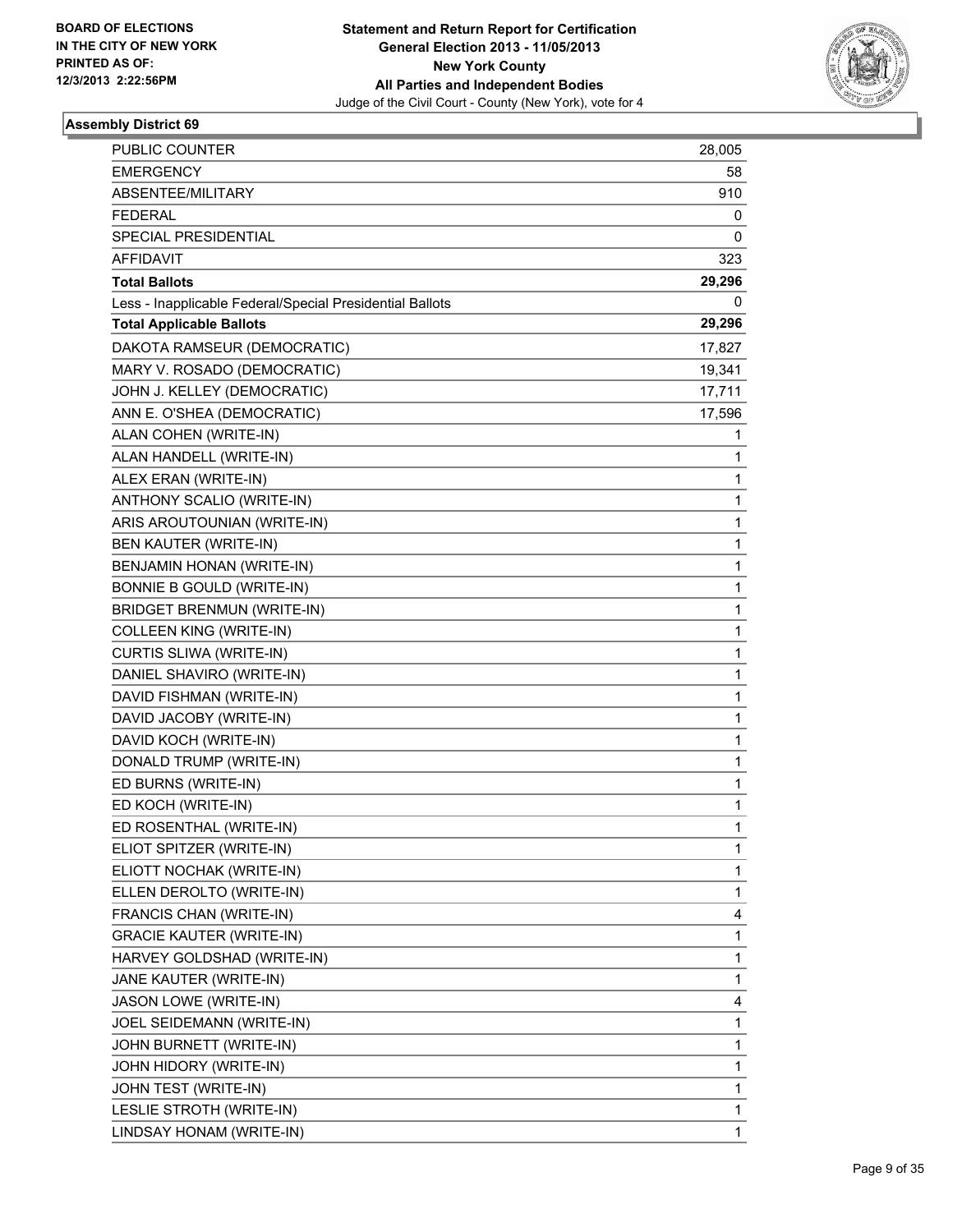

| LUCAS FARRARA (WRITE-IN)           | $\mathbf 1$  |
|------------------------------------|--------------|
| MARK DEROLTO (WRITE-IN)            | 1            |
| MARTIN LEALTY (WRITE-IN)           | 1            |
| MATT MERRIAN (WRITE-IN)            | 1            |
| MICHAEL BLOOMBERG (WRITE-IN)       | 1            |
| MICHAEL BROWN (WRITE-IN)           | 1            |
| MICHEAL BROWN (WRITE-IN)           | 1            |
| MOSS PAUL (WRITE-IN)               | 1            |
| NANCY PIETRUE (WRITE-IN)           | $\mathbf 1$  |
| NOOLNIG STERN (WRITE-IN)           | 1            |
| RACHEL SMIT (WRITE-IN)             | 1            |
| RAFAEL HERNANDEZ (WRITE-IN)        | 1            |
| RICHARD A BURKE (WRITE-IN)         | 1            |
| ROBERT BRILL (WRITE-IN)            | 1            |
| ROBERT JOHNSON (WRITE-IN)          | 1            |
| ROBIN KOVAKVICH (WRITE-IN)         | 1            |
| RONZAN KARABOLCHSIAN (WRITE-IN)    | $\mathbf{1}$ |
| RUDOLPH GIULIANI (WRITE-IN)        | 4            |
| SAMUEL B SMITH (WRITE-IN)          | 1            |
| SAMUEL M WEISKEPF (WRITE-IN)       | 1            |
| SARAH E.F. SMITH (WRITE-IN)        | 1            |
| STEPENIE QUESTERE (WRITE-IN)       | 1            |
| STEVEN KAUTER (WRITE-IN)           | 1            |
| STEVEN TARASK (WRITE-IN)           | 1            |
| TAMMER RAOUF (WRITE-IN)            | 1            |
| TEYI SEBROW (WRITE-IN)             | 1            |
| TOD PIETRUE (WRITE-IN)             | 1            |
| UNATTRIBUTABLE WRITE-IN (WRITE-IN) | 69           |
| WARREN MURRAY (WRITE-IN)           | 1            |
| <b>Total Votes</b>                 | 72,614       |
| Unrecorded                         | 44,570       |
|                                    |              |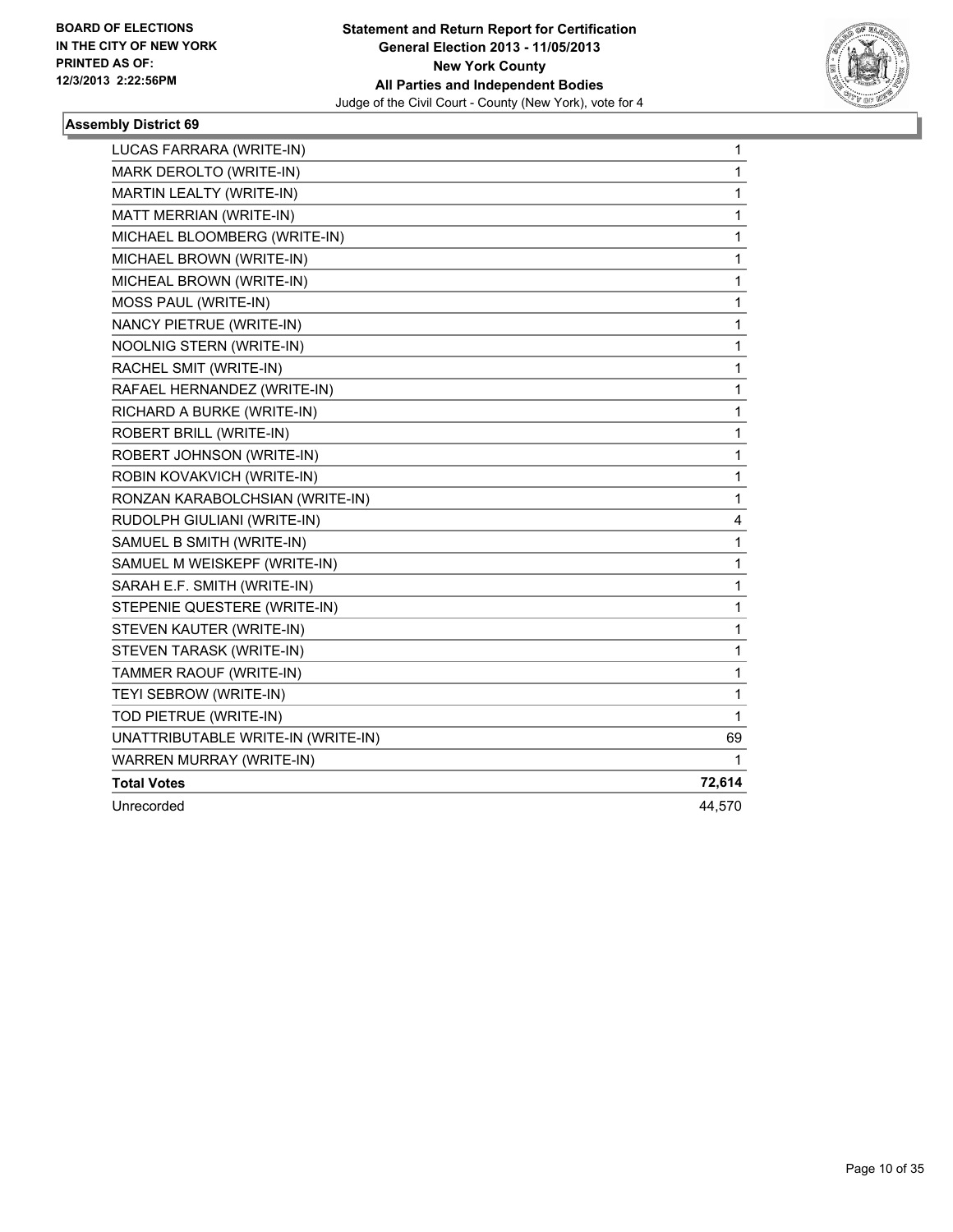

| <b>PUBLIC COUNTER</b>                                    | 21,374       |
|----------------------------------------------------------|--------------|
| <b>EMERGENCY</b>                                         | 6            |
| ABSENTEE/MILITARY                                        | 621          |
| <b>FEDERAL</b>                                           | 0            |
| SPECIAL PRESIDENTIAL                                     | 0            |
| <b>AFFIDAVIT</b>                                         | 329          |
| <b>Total Ballots</b>                                     | 22,330       |
| Less - Inapplicable Federal/Special Presidential Ballots | 0            |
| <b>Total Applicable Ballots</b>                          | 22,330       |
| DAKOTA RAMSEUR (DEMOCRATIC)                              | 11,365       |
| MARY V. ROSADO (DEMOCRATIC)                              | 13,596       |
| JOHN J. KELLEY (DEMOCRATIC)                              | 11,196       |
| ANN E. O'SHEA (DEMOCRATIC)                               | 10,172       |
| ANNE OSHEA (WRITE-IN)                                    | 1            |
| ARON L SMITH (WRITE-IN)                                  | 1            |
| <b>ASSATA SHAKUR (WRITE-IN)</b>                          | 3            |
| <b>BEN LIEBMAN (WRITE-IN)</b>                            | 1            |
| <b>BRANDEN EIKNBOGER (WRITE-IN)</b>                      | 1            |
| BRIAN CRUZ (WRITE-IN)                                    | 1            |
| BRIT THURLEY (WRITE-IN)                                  | 1            |
| CHRIS WILSON (WRITE-IN)                                  | 1            |
| DAVID CARLISLE (WRITE-IN)                                | 1            |
| DONALD CLARK (WRITE-IN)                                  | 1            |
| JAMES DUNLON (WRITE-IN)                                  | 1            |
| JANETHAN CORTEZ (WRITE-IN)                               | 1            |
| JELEESA MYERS (WRITE-IN)                                 | 1            |
| JON DAVID (WRITE-IN)                                     | $\mathbf{1}$ |
| LUIS TEJADA (WRITE-IN)                                   | 65           |
| MARK LEVINE (WRITE-IN)                                   | 1            |
| MARY V ROSADO (WRITE-IN)                                 | 1            |
| PETER BRABLE (WRITE-IN)                                  | 1            |
| RACHEL KIGEL (WRITE-IN)                                  | 1            |
| RAFAEL URQUIA (WRITE-IN)                                 | 1            |
| RICHARD TSAI (WRITE-IN)                                  | 1            |
| ROY BEAN (WRITE-IN)                                      | 1            |
| RUDOLPH LANDIN (WRITE-IN)                                | 1            |
| STACEY PLASKETT (WRITE-IN)                               | 1            |
| SUSAN RUSSACK (WRITE-IN)                                 | 1            |
| THOMAS RUSSACK (WRITE-IN)                                | 1            |
| TOUREE STRONG (WRITE-IN)                                 | 1            |
| UNATTRIBUTABLE WRITE-IN (WRITE-IN)                       | 56           |
| VINCE MORGAN (WRITE-IN)                                  | 1            |
| WILLIAM J CRUM (WRITE-IN)                                | 1            |
| YOUNG KIK YOUN (WRITE-IN)                                | 1            |
| <b>Total Votes</b>                                       | 46,481       |
| Unrecorded                                               | 42,839       |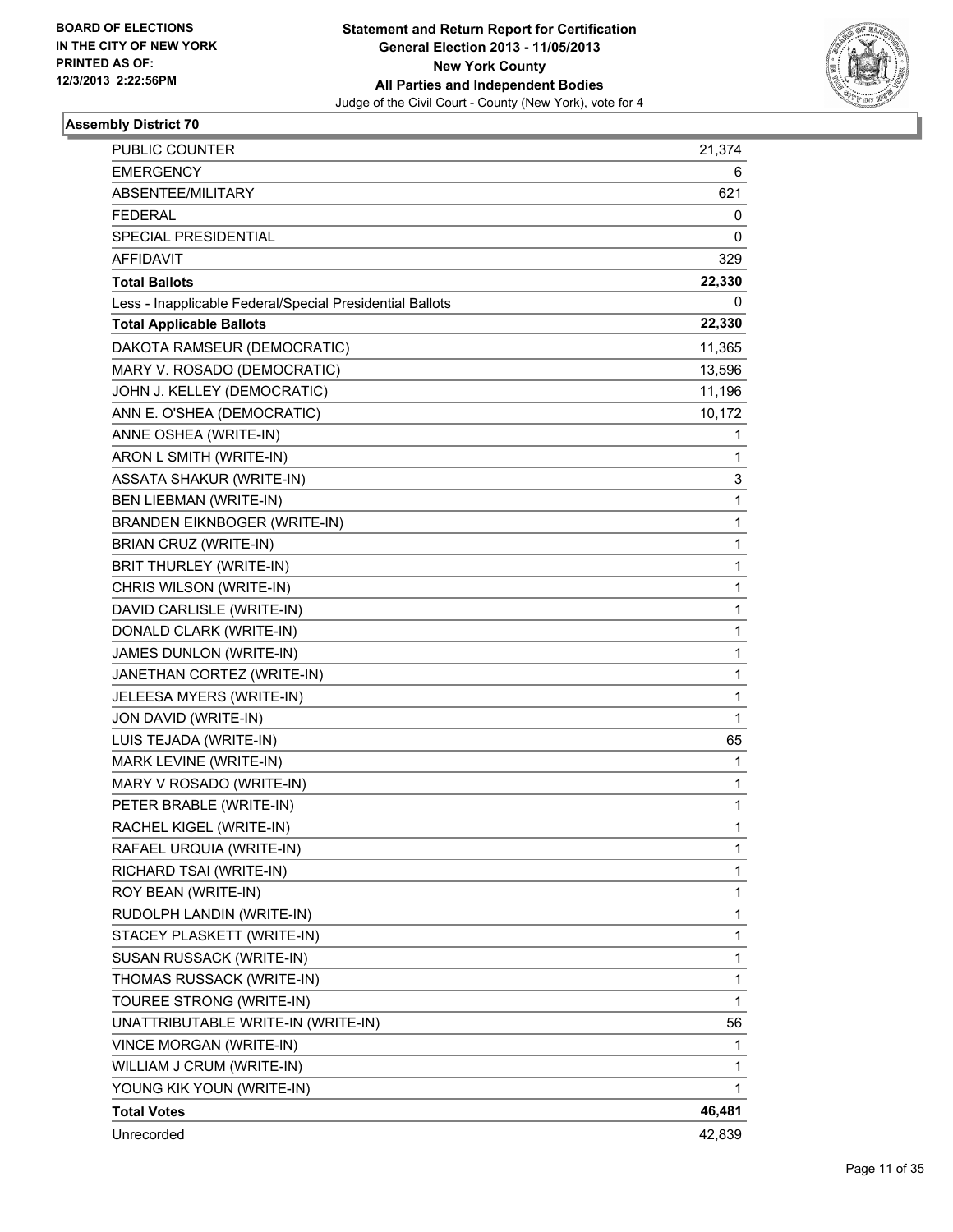

| PUBLIC COUNTER                                           | 20,420      |
|----------------------------------------------------------|-------------|
| <b>EMERGENCY</b>                                         | 0           |
| ABSENTEE/MILITARY                                        | 494         |
| <b>FEDERAL</b>                                           | 0           |
| SPECIAL PRESIDENTIAL                                     | 0           |
| AFFIDAVIT                                                | 275         |
| <b>Total Ballots</b>                                     | 21,189      |
| Less - Inapplicable Federal/Special Presidential Ballots | 0           |
| <b>Total Applicable Ballots</b>                          | 21,189      |
| DAKOTA RAMSEUR (DEMOCRATIC)                              | 10,304      |
| MARY V. ROSADO (DEMOCRATIC)                              | 12,878      |
| JOHN J. KELLEY (DEMOCRATIC)                              | 10,322      |
| ANN E. O'SHEA (DEMOCRATIC)                               | 9,393       |
| ALFRED RECYN (WRITE-IN)                                  | 1           |
| ALICIA HARRINGTON (WRITE-IN)                             | 1           |
| ALLAN KRAVITZ (WRITE-IN)                                 | 1           |
| ANDREW KLIEN (WRITE-IN)                                  | 1           |
| ANTHONY CASTAIDO (WRITE-IN)                              | 1           |
| BARBARA ORELLI (WRITE-IN)                                | 1           |
| <b>BERIDICT KIRWN (WRITE-IN)</b>                         | $\mathbf 1$ |
| CHRISTOPHER SOUTH (WRITE-IN)                             | 1           |
| CLARENCE THOMAS (WRITE-IN)                               | 1           |
| EMILY LOUBALIN (WRITE-IN)                                | 1           |
| JACOB REROL (WRITE-IN)                                   | 1           |
| JERMEL JOYNER (WRITE-IN)                                 | 1           |
| JOHN ROBERTS (WRITE-IN)                                  | 1           |
| JOHN TEST (WRITE-IN)                                     | 4           |
| LISA SHEREIBER (WRITE-IN)                                | 1           |
| LORNE SCHOEMAN (WRITE-IN)                                | 1           |
| LUIS TEJADA (WRITE-IN)                                   | 14          |
| MONICA BAKER (WRITE-IN)                                  | 1           |
| NATHAN BROWN (WRITE-IN)                                  | 1           |
| NEER ASHERIE (WRITE-IN)                                  | 1           |
| PARI MEHTA (WRITE-IN)                                    | 1           |
| RICHARD MINCY (WRITE-IN)                                 | 1           |
| SAMUEL ALITO (WRITE-IN)                                  | 1           |
| SIDDHATHA MITIA (WRITE-IN)                               | 1           |
| STEVE SASTRA (WRITE-IN)                                  | 1           |
| THERON STOKES (WRITE-IN)                                 | 1           |
| TRAVIS HARRIS (WRITE-IN)                                 | 1           |
| UNATTRIBUTABLE WRITE-IN (WRITE-IN)                       | 41          |
| WIL BADGER (WRITE-IN)                                    | 1           |
| WILLIAM BADGER (WRITE-IN)                                | 1           |
| WILLIAM H. TAFT (WRITE-IN)                               | 1           |
| WILLIAM RENQUIST (WRITE-IN)                              | 1           |
| YONNI TRATTAS (WRITE-IN)                                 | 1           |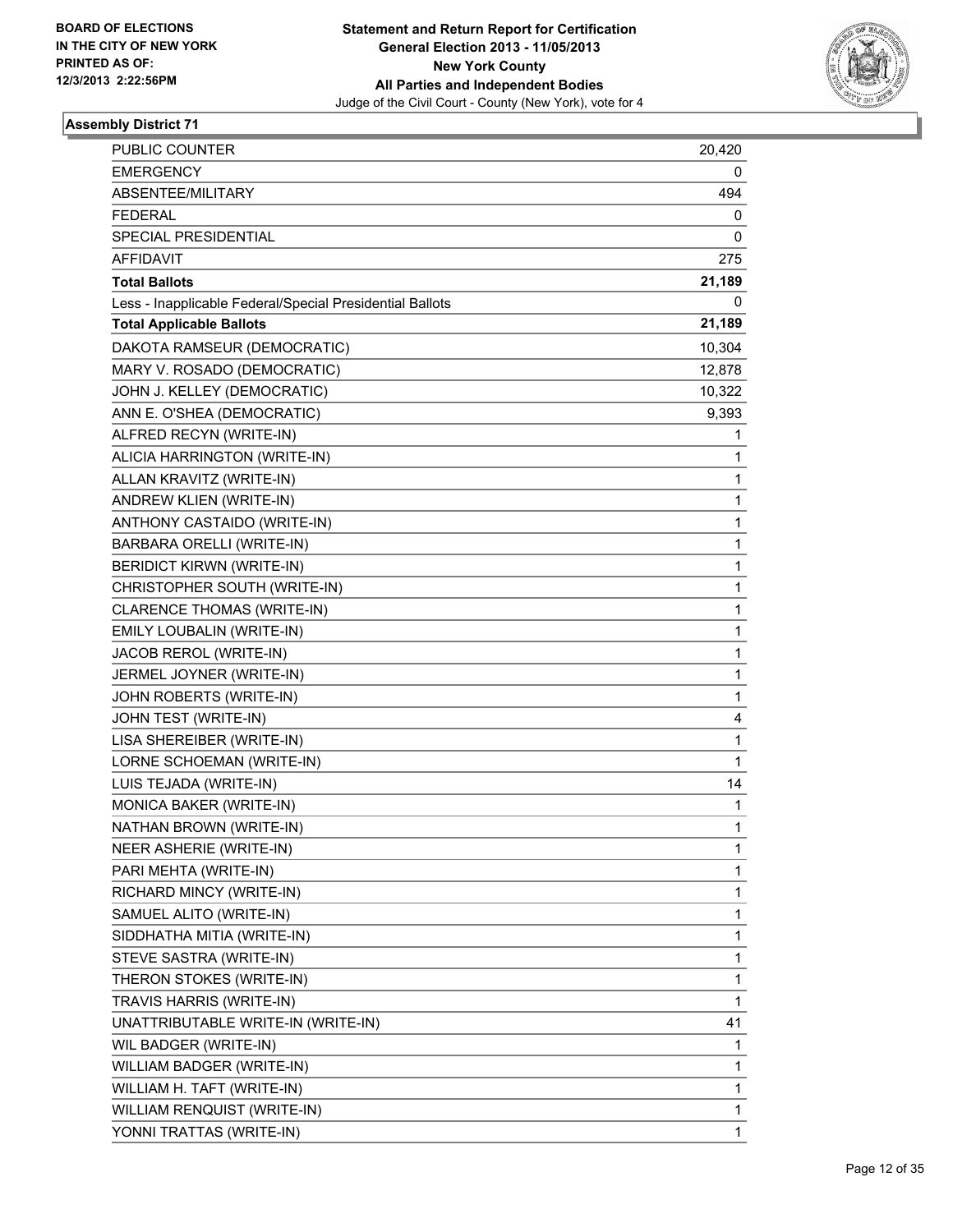

| <b>Total Votes</b>                                       | 42,986                  |
|----------------------------------------------------------|-------------------------|
| Unrecorded                                               | 41,770                  |
| <b>Assembly District 72</b>                              |                         |
| PUBLIC COUNTER                                           | 16,145                  |
| <b>EMERGENCY</b>                                         | 0                       |
| ABSENTEE/MILITARY                                        | 228                     |
| <b>FEDERAL</b>                                           | 0                       |
| <b>SPECIAL PRESIDENTIAL</b>                              | 0                       |
| <b>AFFIDAVIT</b>                                         | 251                     |
| <b>Total Ballots</b>                                     | 16,624                  |
| Less - Inapplicable Federal/Special Presidential Ballots | 0                       |
| <b>Total Applicable Ballots</b>                          | 16,624                  |
| DAKOTA RAMSEUR (DEMOCRATIC)                              | 6,967                   |
| MARY V. ROSADO (DEMOCRATIC)                              | 10,471                  |
| JOHN J. KELLEY (DEMOCRATIC)                              | 7,357                   |
| ANN E. O'SHEA (DEMOCRATIC)                               | 6,468                   |
| BENY ROFELI (WRITE-IN)                                   | 1                       |
| CHAD ROSENTHAL (WRITE-IN)                                | 1                       |
| CHUCK FRAISER (WRITE-IN)                                 | $\mathbf{1}$            |
| CONSENTINE SULTONA (WRITE-IN)                            | 1                       |
| DAVID M ZINSTEIN (WRITE-IN)                              | 1                       |
| GARY DANIEL (WRITE-IN)                                   | $\mathbf{1}$            |
| JAYTEE STARR (WRITE-IN)                                  | $\overline{2}$          |
| JIM COLE (WRITE-IN)                                      | $\mathbf 1$             |
| JOHN SLOANE (WRITE-IN)                                   | $\mathbf{1}$            |
| LEORA ZINSTEIN (WRITE-IN)                                | 1                       |
| LISA MIOLKA (WRITE-IN)                                   | $\mathbf 1$             |
| LUIS TEJADA (WRITE-IN)                                   | $\overline{\mathbf{c}}$ |
| MARK SIMONE (WRITE-IN)                                   | 1                       |
| ROBERT JACKSON (WRITE-IN)                                | $\mathbf{1}$            |
| SAMUEL VIGOT ZINSTEIN (WRITE-IN)                         | $\mathbf{1}$            |
| SETH GUTHARTZ (WRITE-IN)                                 | 1                       |
| UNATTRIBUTABLE WRITE-IN (WRITE-IN)                       | 39                      |
| WALTER WHITE (WRITE-IN)                                  | $\mathbf{1}$            |
| YITZCHOX LIBERMAN (WRITE-IN)                             | $\mathbf{1}$            |
| <b>Total Votes</b>                                       | 31,322                  |
| Unrecorded                                               | 35,174                  |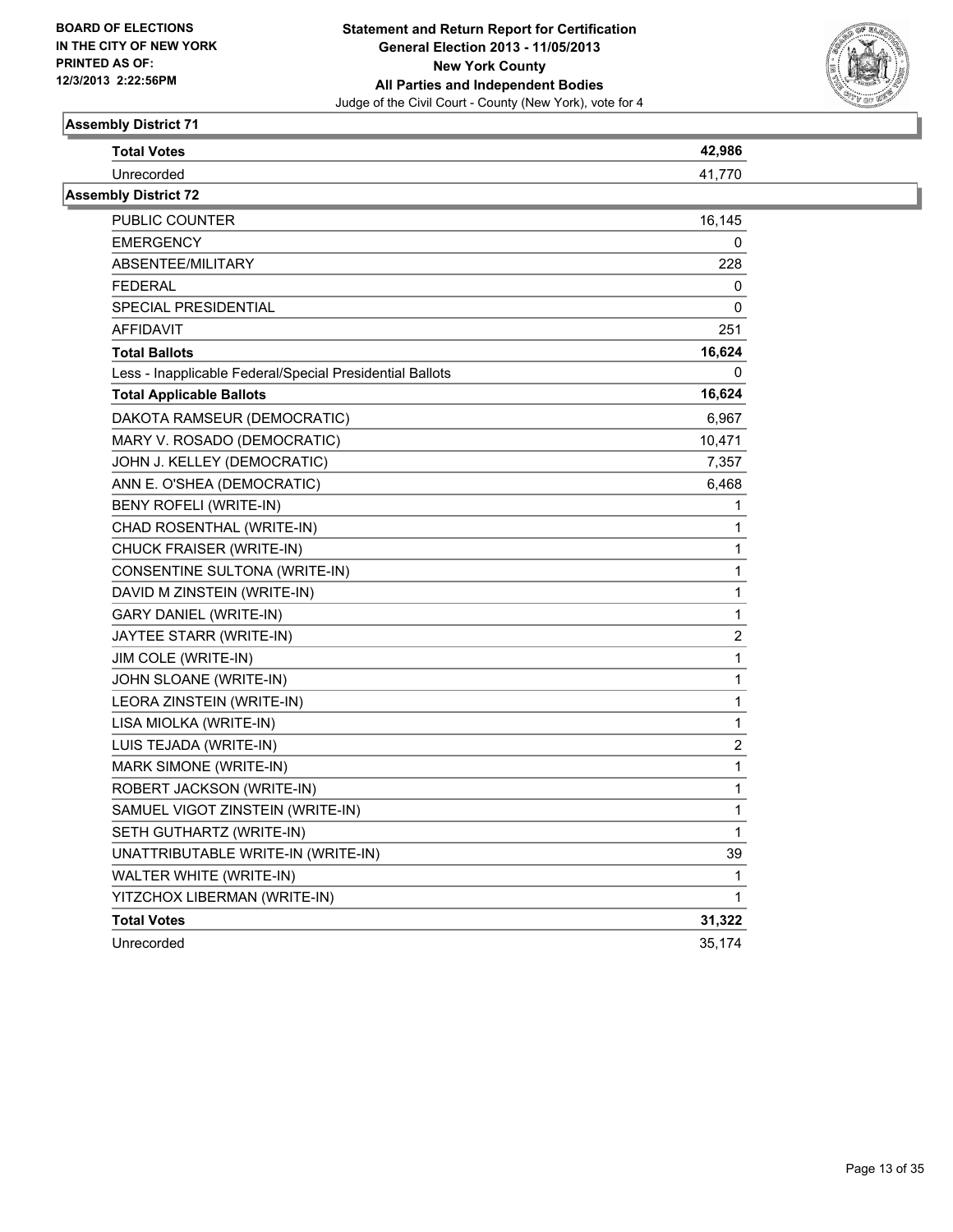

| <b>PUBLIC COUNTER</b>                                    | 26,162         |
|----------------------------------------------------------|----------------|
| <b>EMERGENCY</b>                                         | 0              |
| ABSENTEE/MILITARY                                        | 1,188          |
| <b>FEDERAL</b>                                           | 0              |
| SPECIAL PRESIDENTIAL                                     | 0              |
| <b>AFFIDAVIT</b>                                         | 284            |
| <b>Total Ballots</b>                                     | 27,634         |
| Less - Inapplicable Federal/Special Presidential Ballots | 0              |
| <b>Total Applicable Ballots</b>                          | 27,634         |
| DAKOTA RAMSEUR (DEMOCRATIC)                              | 14,634         |
| MARY V. ROSADO (DEMOCRATIC)                              | 15,107         |
| JOHN J. KELLEY (DEMOCRATIC)                              | 15,203         |
| ANN E. O'SHEA (DEMOCRATIC)                               | 14,955         |
| AL GREEN (WRITE-IN)                                      | 1              |
| AL KING (WRITE-IN)                                       | $\mathbf{1}$   |
| AL LEVORI (WRITE-IN)                                     | 4              |
| ALEX GOAL (WRITE-IN)                                     | 1              |
| ALFRED S. MARSHALL (WRITE-IN)                            | 2              |
| ANDREW ROBERTSON (WRITE-IN)                              | 1              |
| ANN CALTER (WRITE-IN)                                    | $\mathbf 1$    |
| ASTON CHINDRA (WRITE-IN)                                 | 1              |
| <b>BARB TEPPER (WRITE-IN)</b>                            | 1              |
| BARRY FIOHLINGER (WRITE-IN)                              | 1              |
| BEN SEMEL (WRITE-IN)                                     | 2              |
| BRYNEM HELLER (WRITE-IN)                                 | 1              |
| CLIFF KOORN (WRITE-IN)                                   | 1              |
| DIANNA ROBERTSON (WRITE-IN)                              | 1              |
| ED COX (WRITE-IN)                                        | 1              |
| ED MCNALLY (WRITE-IN)                                    | 1              |
| EILEEN LAMONT (WRITE-IN)                                 | $\mathbf 1$    |
| ERIC D. COSTELLO (WRITE-IN)                              | 4              |
| ERIE ROBERTSON (WRITE-IN)                                | 1              |
| EVEREST MUNFORD (WRITE-IN)                               | 1              |
| FOREST VAN DYKE (WRITE-IN)                               | 1              |
| <b>GAIL GRENSE (WRITE-IN)</b>                            | 1              |
| GINGER STRICKLAND (WRITE-IN)                             | 1              |
| <b>GRANT SAUNDERS (WRITE-IN)</b>                         | $\overline{c}$ |
| ISAAC SOUDE (WRITE-IN)                                   | 1              |
| JADINE HIRSIA (WRITE-IN)                                 | 1              |
| JAMES GRAFFNY (WRITE-IN)                                 | 1              |
| JAMES HNAT (WRITE-IN)                                    | 1              |
| JAMES HODGE (WRITE-IN)                                   | 1              |
| JAMES KAINEN (WRITE-IN)                                  | 4              |
| JAMES SAUNDERS (WRITE-IN)                                | 2              |
| JANE SULLIVAN (WRITE-IN)                                 | 1              |
| JOE METZGER (WRITE-IN)                                   | 1              |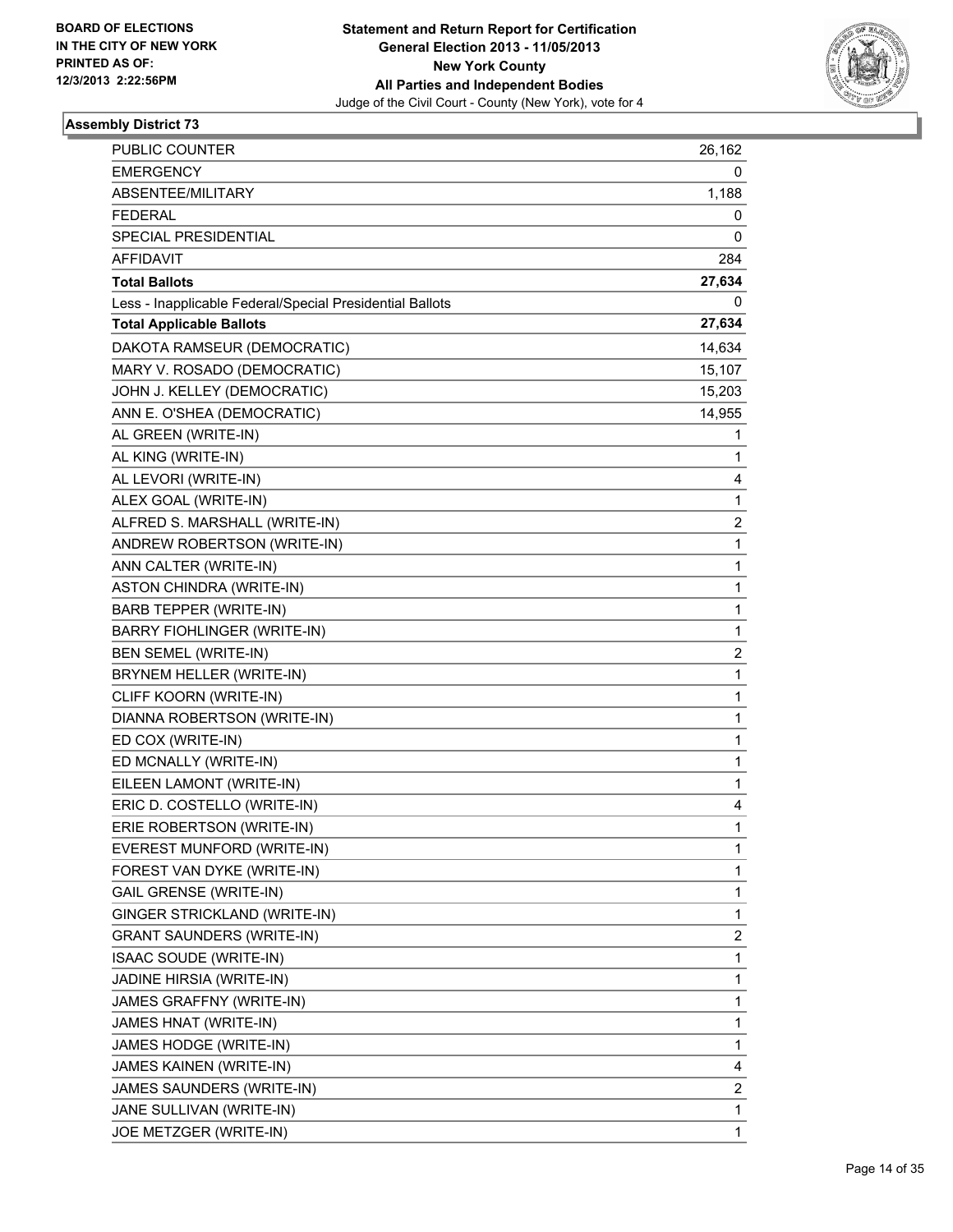

| JOEY ICE (WRITE-IN)                | 1      |
|------------------------------------|--------|
| JOHN JONES (WRITE-IN)              | 1      |
| JOHN MEXICO (WRITE-IN)             | 1      |
| JOSH BRUEGMAN (WRITE-IN)           | 1      |
| <b>JUSTINE LAMONT (WRITE-IN)</b>   | 1      |
| KENNETH R. REYES (WRITE-IN)        | 5      |
| KEVIN DELOISE (WRITE-IN)           | 1      |
| KEVIN JOINVILLE (WRITE-IN)         | 1      |
| KEVIN SYLVAN (WRITE-IN)            | 1      |
| LARRY VOSS (WRITE-IN)              | 1      |
| LEO KAYSER (WRITE-IN)              | 1      |
| LUCT ZIMMERMAN (WRITE-IN)          | 1      |
| MICHAEL ALSHUK (WRITE-IN)          | 1      |
| MICHAEL ROBBINS (WRITE-IN)         | 1      |
| MIKET SPOLAR (WRITE-IN)            | 1      |
| NICK SABAN (WRITE-IN)              | 1      |
| NICOLE MEAHINO (WRITE-IN)          | 1      |
| PAT LIN (WRITE-IN)                 | 1      |
| PAUL KATCHY (WRITE-IN)             | 1      |
| PETER G. RIVERA (WRITE-IN)         | 1      |
| ROBERO GNIOWY (WRITE-IN)           | 1      |
| ROBERT KAPLAN (WRITE-IN)           | 1      |
| SAMANTHA LEVIN (WRITE-IN)          | 1      |
| STEVEN RUGGIO (WRITE-IN)           | 1      |
| UNATTRIBUTABLE WRITE-IN (WRITE-IN) | 64     |
| VICTOR CRUZ (WRITE-IN)             | 1      |
| WILLIAM R.O'REILLY (WRITE-IN)      | 1      |
| <b>Total Votes</b>                 | 60,039 |
| Unrecorded                         | 50,497 |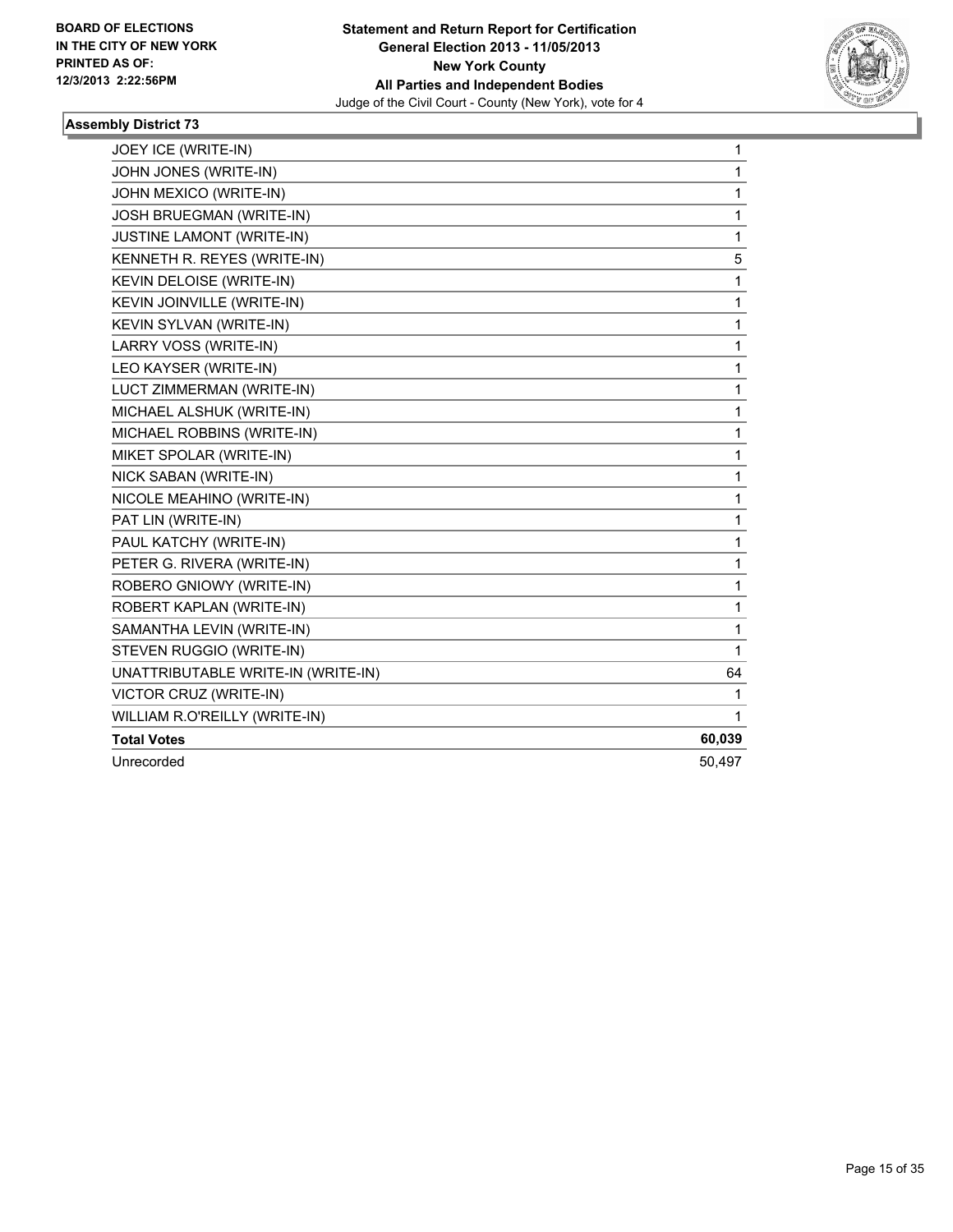

| PUBLIC COUNTER                                           | 21,291                  |
|----------------------------------------------------------|-------------------------|
| <b>EMERGENCY</b>                                         | 429                     |
| ABSENTEE/MILITARY                                        | 614                     |
| <b>FEDERAL</b>                                           | 0                       |
| SPECIAL PRESIDENTIAL                                     | 0                       |
| AFFIDAVIT                                                | 190                     |
| <b>Total Ballots</b>                                     | 22,524                  |
| Less - Inapplicable Federal/Special Presidential Ballots | 0                       |
| <b>Total Applicable Ballots</b>                          | 22,524                  |
| DAKOTA RAMSEUR (DEMOCRATIC)                              | 12,537                  |
| MARY V. ROSADO (DEMOCRATIC)                              | 13,956                  |
| JOHN J. KELLEY (DEMOCRATIC)                              | 12,687                  |
| ANN E. O'SHEA (DEMOCRATIC)                               | 12,411                  |
| ANDREW LOBO (WRITE-IN)                                   | 1                       |
| ANN SMITH (WRITE-IN)                                     | 2                       |
| BARRY MELKIN (WRITE-IN)                                  | 1                       |
| BARRY MYEROLD (WRITE-IN)                                 | 1                       |
| <b>BOBBY KOHN (WRITE-IN)</b>                             | 4                       |
| CAROLINA LEON SAAVERVERA (WRITE-IN)                      | 1                       |
| CAROLYN CONORSOY (WRITE-IN)                              | 4                       |
| CHARNGING YOUNG (WRITE-IN)                               | 1                       |
| DAVID SCOTT (WRITE-IN)                                   | 1                       |
| DEB SMITH (WRITE-IN)                                     | 1                       |
| DEB SMTH (WRITE-IN)                                      | 1                       |
| DIANA ROSS (WRITE-IN)                                    | 1                       |
| ED COX (WRITE-IN)                                        | $\mathbf 1$             |
| EDDIE DAUGHNAS (WRITE-IN)                                | 1                       |
| EMANUAL J. CHOSAK (WRITE-IN)                             | 1                       |
| EMANUEL CHUSAK (WRITE-IN)                                | 1                       |
| FRANK SCALA (WRITE-IN)                                   | 1                       |
| HAROLD LYNCH (WRITE-IN)                                  | 1                       |
| HENRY A. MORTISCELLO (WRITE-IN)                          | 1                       |
| HOUNES KASLYN (WRITE-IN)                                 | 1                       |
| JAMES MOSLEY (WRITE-IN)                                  | 1                       |
| JANE E. CHUSAK (WRITE-IN)                                | 1                       |
| JEFFREY PRETSH (WRITE-IN)                                | 1                       |
| JOE RISPICK (WRITE-IN)                                   | 1                       |
| KATHY MCGLOUGHIN (WRITE-IN)                              | 1                       |
| KIRBY F. PAYNE (WRITE-IN)                                | 2                       |
| LOL REIN (WRITE-IN)                                      | 1                       |
| LUIS LINDER (WRITE-IN)                                   | 4                       |
| MARGARY JONES (WRITE-IN)                                 | 1                       |
| NANCY WALKER (WRITE-IN)                                  | 1                       |
| NATHANIEL BOTUME (WRITE-IN)                              | 4                       |
| PAULINE MISTROTTA (WRITE-IN)                             | 2                       |
| PETE WHITE (WRITE-IN)                                    | $\overline{\mathbf{c}}$ |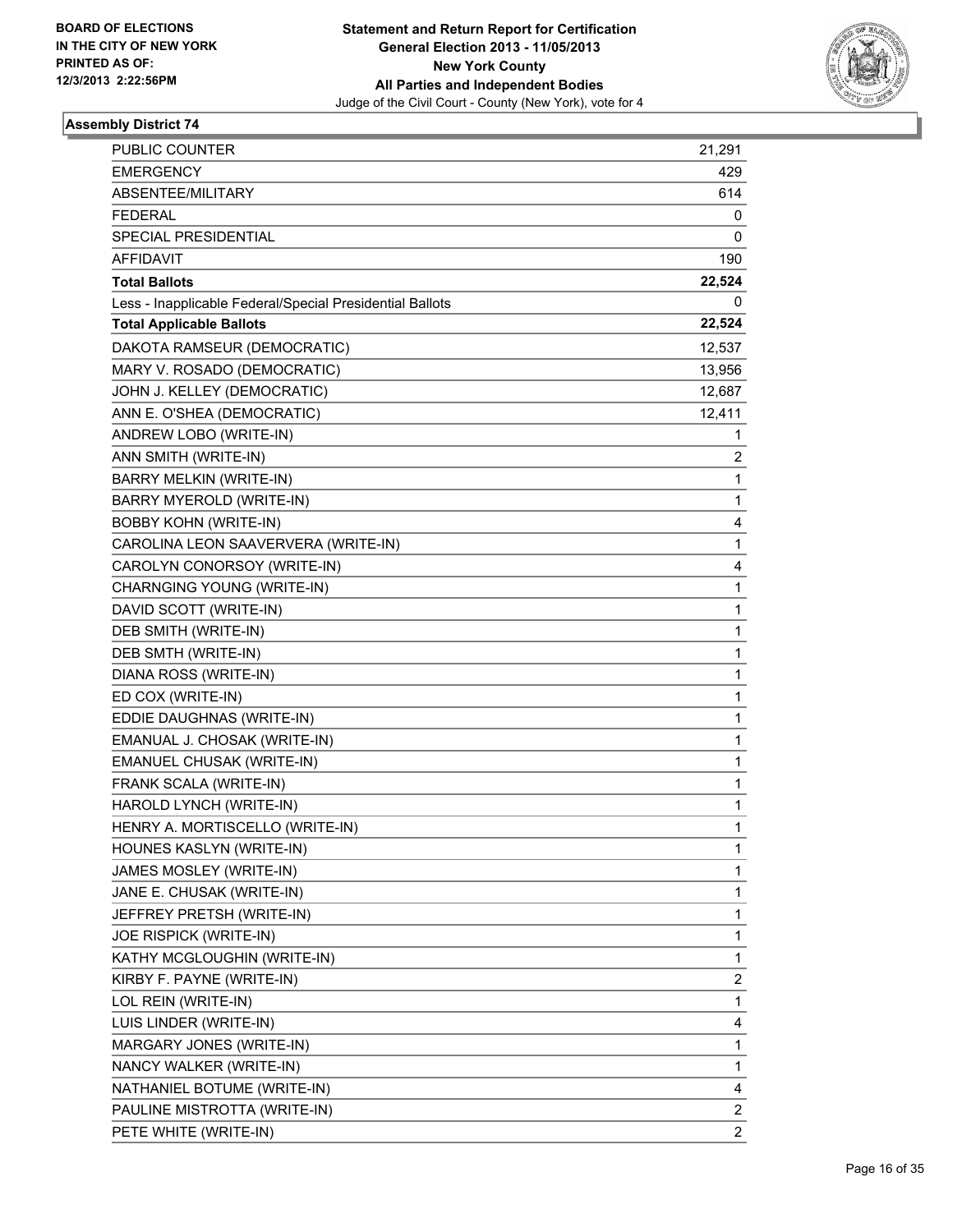

| PETER HUDSON (WRITE-IN)            |        |
|------------------------------------|--------|
| PETER SULLIVAN (WRITE-IN)          |        |
| RANDY CREDICO (WRITE-IN)           |        |
| ROBERT FINES (WRITE-IN)            |        |
| SOBHAN NEVILLE (WRITE-IN)          |        |
| TIM KEAVE (WRITE-IN)               |        |
| TRAC VU (WRITE-IN)                 |        |
| TROY LAMBERT (WRITE-IN)            |        |
| UNATTRIBUTABLE WRITE-IN (WRITE-IN) | 69     |
| WEI ZHU (WRITE-IN)                 |        |
| YOKO ONO (WRITE-IN)                |        |
| YU ZHANY (WRITE-IN)                |        |
| <b>Total Votes</b>                 | 51,720 |
| Unrecorded                         | 38.376 |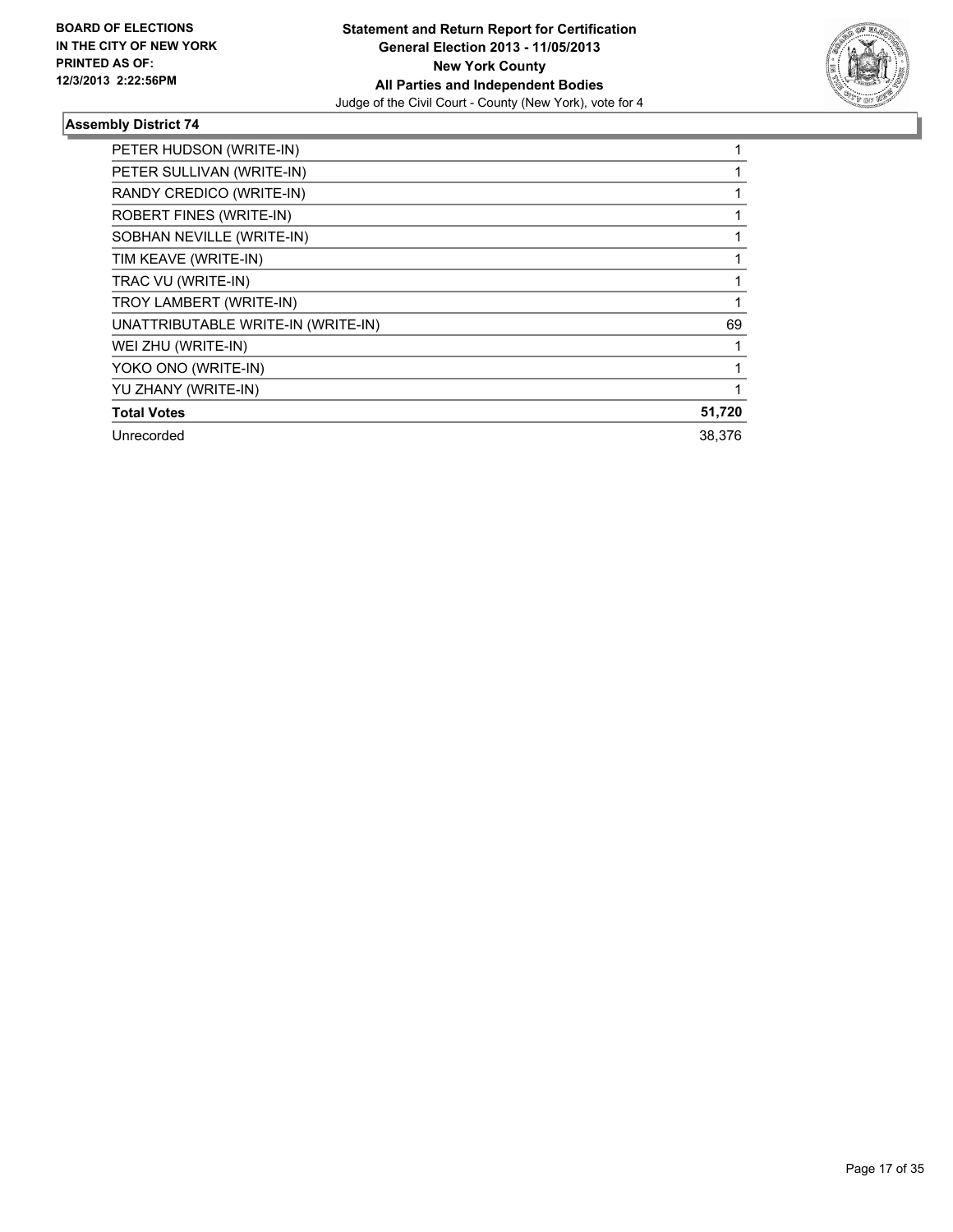

| PUBLIC COUNTER                                           | 21,536 |
|----------------------------------------------------------|--------|
| <b>EMERGENCY</b>                                         | 0      |
| <b>ABSENTEE/MILITARY</b>                                 | 712    |
| <b>FEDERAL</b>                                           | 0      |
| SPECIAL PRESIDENTIAL                                     | 0      |
| <b>AFFIDAVIT</b>                                         | 248    |
| <b>Total Ballots</b>                                     | 22,496 |
| Less - Inapplicable Federal/Special Presidential Ballots | 0      |
| <b>Total Applicable Ballots</b>                          | 22,496 |
| DAKOTA RAMSEUR (DEMOCRATIC)                              | 13,491 |
| MARY V. ROSADO (DEMOCRATIC)                              | 14,371 |
| JOHN J. KELLEY (DEMOCRATIC)                              | 13,665 |
| ANN E. O'SHEA (DEMOCRATIC)                               | 13,526 |
| ALVIN MAXMAN (WRITE-IN)                                  | 1      |
| ANDREA MAXMAN (WRITE-IN)                                 | 1      |
| ARTHUR T. SAYLES (WRITE-IN)                              | 1      |
| AVE BRENNAN (WRITE-IN)                                   | 1      |
| <b>BANNET EVANELUST (WRITE-IN)</b>                       | 1      |
| <b>BEN ELISA (WRITE-IN)</b>                              | 1      |
| BEN ZUCKERMAN (WRITE-IN)                                 | 1      |
| BERNARD R. BLOCK (WRITE-IN)                              | 1      |
| CHARLES TAIBI (WRITE-IN)                                 | 1      |
| CHOLE BREWER (WRITE-IN)                                  | 1      |
| CHUCK ZLATKIN (WRITE-IN)                                 | 1      |
| DANIEL LEITER (WRITE-IN)                                 | 1      |
| DEBORAH SILVA (WRITE-IN)                                 | 1      |
| DEBRUALL SILVER (WRITE-IN)                               | 1      |
| DENISE DOMINQUEZ (WRITE-IN)                              | 1      |
| DIANA ROSS (WRITE-IN)                                    | 1      |
| DOUGLAS MCDOUGEL (WRITE-IN)                              | 1      |
| EDWARD MECHMANN (WRITE-IN)                               | 1      |
| ELISA JORDAN (WRITE-IN)                                  | 1      |
| FABIO ARCELY (WRITE-IN)                                  | 1      |
| FREDERICK KC PRICE (WRITE-IN)                            | 1      |
| HUCH MCMANUS (WRITE-IN)                                  | 1      |
| IRIS J. SAYLES (WRITE-IN)                                | 1      |
| JAMES BURKE (WRITE-IN)                                   | 1      |
| JAMES DESILVA (WRITE-IN)                                 | 1      |
| JAMES TUPOR (WRITE-IN)                                   | 1      |
| JAN ZLATKIN (WRITE-IN)                                   | 1      |
| JAY WEINSTEIN (WRITE-IN)                                 | 1      |
| JEFF FONTANE (WRITE-IN)                                  | 1      |
| JOSH KAUFMAN (WRITE-IN)                                  | 4      |
| JUAN PENBUESA (WRITE-IN)                                 | 1      |
| KOFI OUTLAW (WRITE-IN)                                   | 1      |
| LARRY BUSCHING (WRITE-IN)                                | 1      |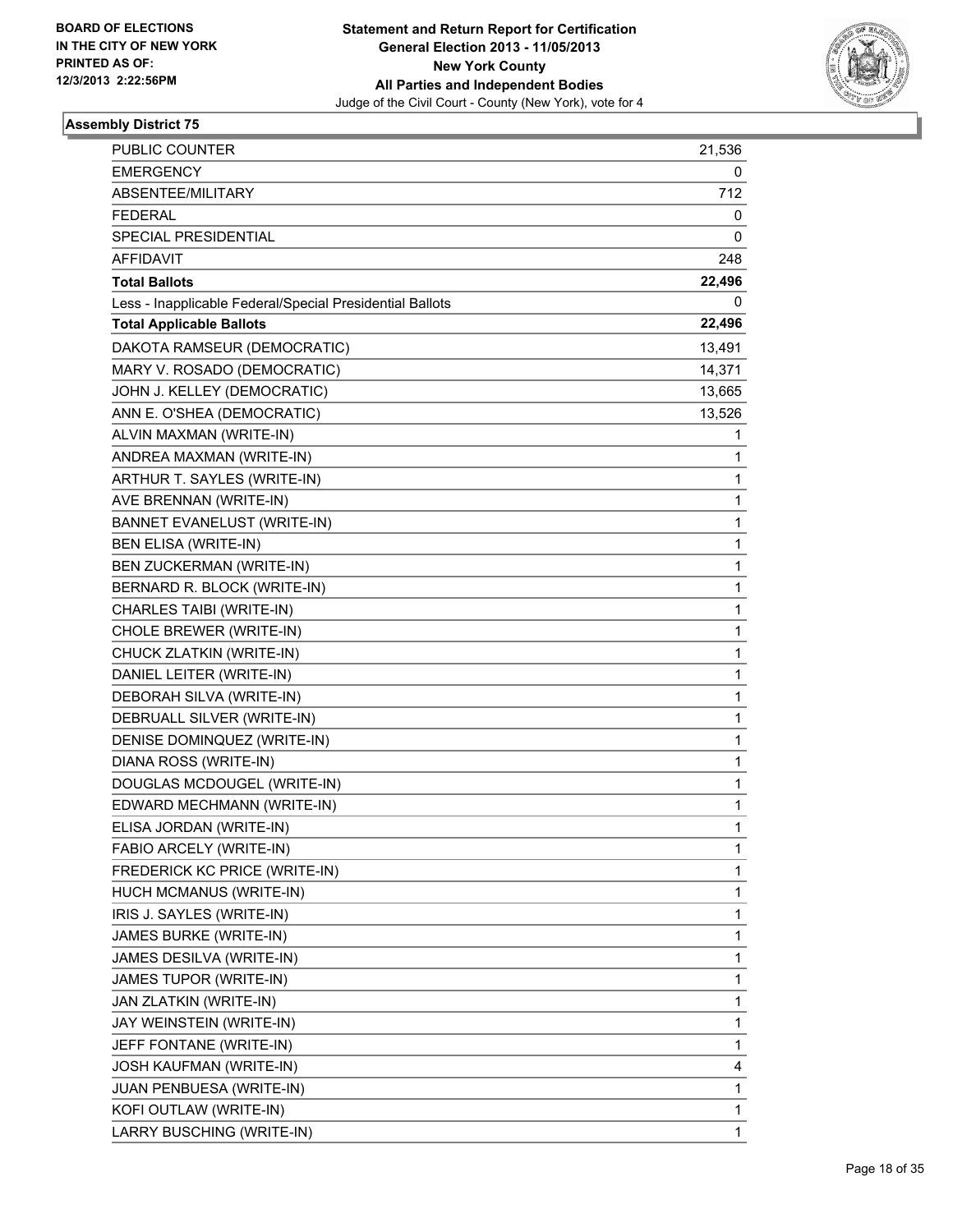

| LEON RAPTANE (WRITE-IN)            | 1      |
|------------------------------------|--------|
| MARK FROEBA (WRITE-IN)             | 1      |
| MEGAN MASER (WRITE-IN)             | 1      |
| MEREDITH MILLE (WRITE-IN)          | 1      |
| PETER PIZOZZA (WRITE-IN)           | 1      |
| PHILIP MINIER (WRITE-IN)           | 1      |
| PHILIP SANDSTROM (WRITE-IN)        | 1      |
| RAYMOND KELLY (WRITE-IN)           | 1      |
| RICHARD E. STONE (WRITE-IN)        | 1      |
| RICHARD KLEIN (WRITE-IN)           | 1      |
| ROGER CITRON (WRITE-IN)            | 1      |
| RONALD ALASTARI SHORT (WRITE-IN)   | 1      |
| RONALD MAXMAN (WRITE-IN)           | 1      |
| ROSEMARY MCMANUS (WRITE-IN)        | 1      |
| RUDOLPH GIULIANI (WRITE-IN)        | 3      |
| SOPHIE MAXMAN (WRITE-IN)           | 1      |
| STAN PRASSNER (WRITE-IN)           | 1      |
| STAN SCHAFFNER (WRITE-IN)          | 1      |
| TERREA MITCHELL (WRITE-IN)         | 1      |
| TRAC VU (WRITE-IN)                 | 1      |
| UNATTRIBUTABLE WRITE-IN (WRITE-IN) | 78     |
| YOKO ONO (WRITE-IN)                |        |
| <b>Total Votes</b>                 | 55,190 |
| Unrecorded                         | 34,794 |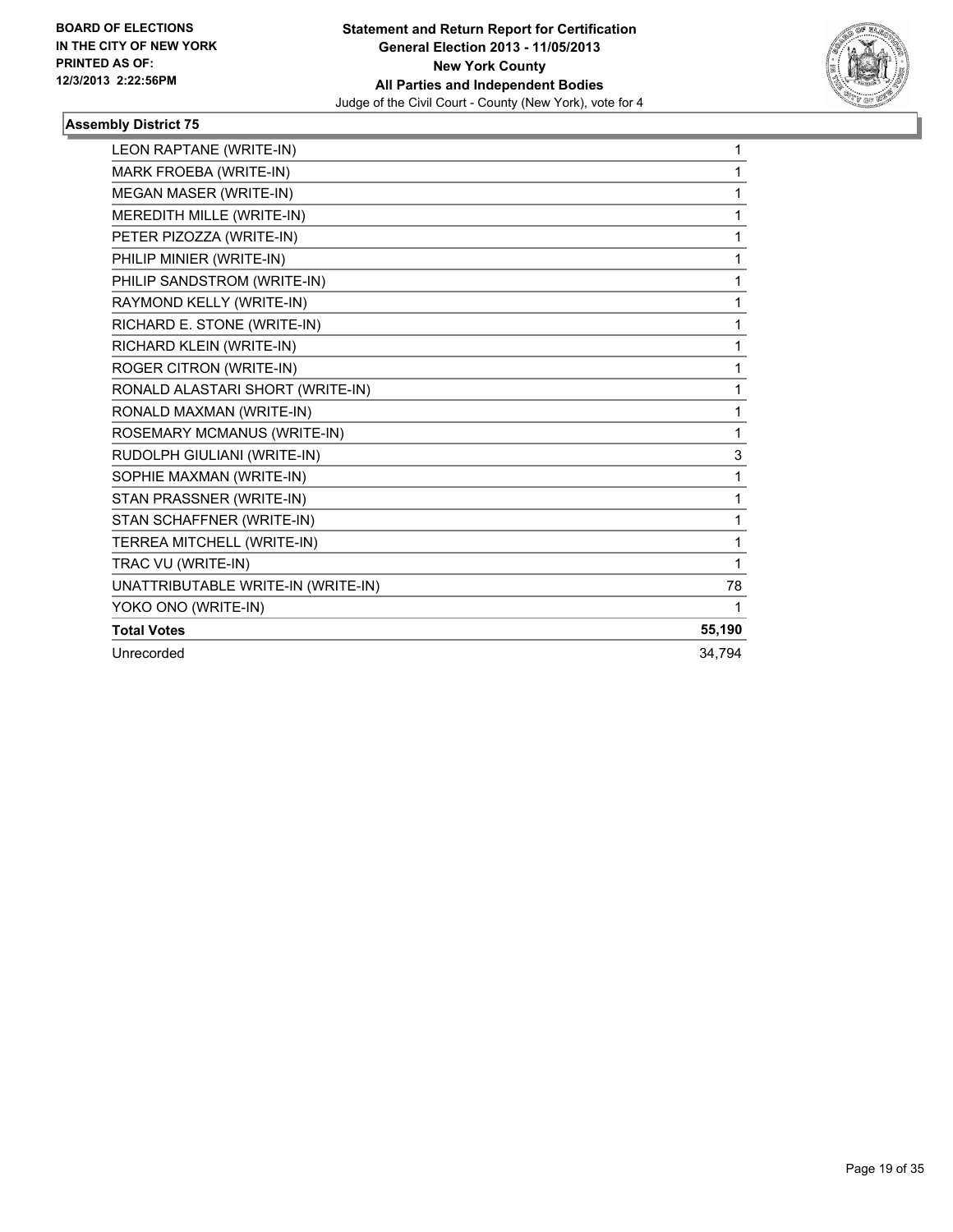

| PUBLIC COUNTER                                           | 25,170      |
|----------------------------------------------------------|-------------|
| <b>EMERGENCY</b>                                         | 1           |
| ABSENTEE/MILITARY                                        | 843         |
| <b>FEDERAL</b>                                           | 0           |
| SPECIAL PRESIDENTIAL                                     | 0           |
| AFFIDAVIT                                                | 282         |
| <b>Total Ballots</b>                                     | 26,296      |
| Less - Inapplicable Federal/Special Presidential Ballots | 0           |
| <b>Total Applicable Ballots</b>                          | 26,296      |
| DAKOTA RAMSEUR (DEMOCRATIC)                              | 14,497      |
| MARY V. ROSADO (DEMOCRATIC)                              | 14,988      |
| JOHN J. KELLEY (DEMOCRATIC)                              | 15,094      |
| ANN E. O'SHEA (DEMOCRATIC)                               | 14,761      |
| ALAN FLACKS (WRITE-IN)                                   | 1           |
| ALINE SHAPIRO (WRITE-IN)                                 | 1           |
| ANGELICA AQUINO (WRITE-IN)                               | 1           |
| ANITA WHELEN (WRITE-IN)                                  | 1           |
| ANN CUTLER (WRITE-IN)                                    | 1           |
| ANNE MCCAUGHERY (WRITE-IN)                               | 4           |
| ANTHONY DINOZZO (WRITE-IN)                               | $\mathbf 1$ |
| <b>ASSATA SHAKUR (WRITE-IN)</b>                          | 1           |
| BEN SIBULKIA (WRITE-IN)                                  | 1           |
| CAM NEAY (WRITE-IN)                                      | 1           |
| CHRISTOPHER GIATLINO (WRITE-IN)                          | 1           |
| CHRISTOPHER MAC DOUGAL (WRITE-IN)                        | 1           |
| CHRISTOPHER REGAN (WRITE-IN)                             | $\mathbf 1$ |
| CINDY GOLDEN (WRITE-IN)                                  | 1           |
| DAN MERLO (WRITE-IN)                                     | 1           |
| DASHUN DABIA (WRITE-IN)                                  | 1           |
| DAVID WRIGHT (WRITE-IN)                                  | 1           |
| DENIS V KELLY (WRITE-IN)                                 | 1           |
| DEREK TERER (WRITE-IN)                                   | 1           |
| DONNA CONALE (WRITE-IN)                                  | 1           |
| ED KOCH (WRITE-IN)                                       | 1           |
| ELIYAHU KAPLAIN (WRITE-IN)                               | 1           |
| ELIZABETH CANDIDO (WRITE-IN)                             | 1           |
| ELIZABETH WARREN (WRITE-IN)                              | 1           |
| ERIC ROTHSTER (WRITE-IN)                                 | 1           |
| FRANCINE P MURPHY (WRITE-IN)                             | 4           |
| FRANK MUSBAUM (WRITE-IN)                                 | 1           |
| FRANK UZZI (WRITE-IN)                                    | 1           |
| FRED UMANE (WRITE-IN)                                    | 1           |
| <b>GARY JOHNSON (WRITE-IN)</b>                           | 1           |
| GEORDO LA FORGE (WRITE-IN)                               | 1           |
| GIDEON MILLER (WRITE-IN)                                 | 1           |
| <b>GRAHAM VAN EPPS (WRITE-IN)</b>                        | 1           |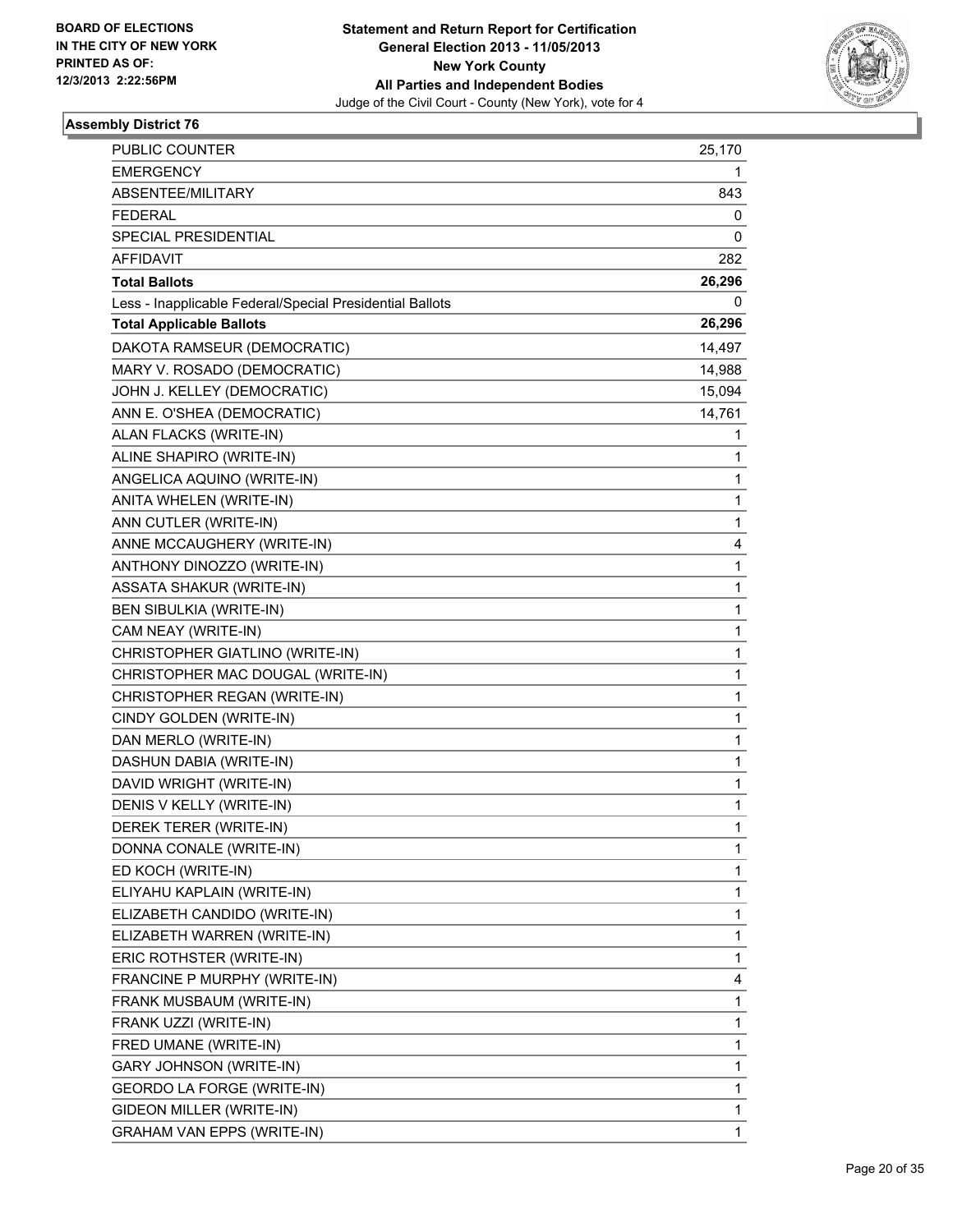

| $\mathbf{1}$ |
|--------------|
| 1            |
| 1            |
| 1            |
| 1            |
| 2            |
| 1            |
| 1            |
| 2            |
| 1            |
| 1            |
| 1            |
| 1            |
| 1            |
| 1            |
| 1            |
| 1            |
| 4            |
| 1            |
| 1            |
| 1            |
| 1            |
| 1            |
| 1            |
| 1            |
| 1            |
|              |
| 1            |
| 1            |
| 1            |
| 1            |
| 1            |
| $\mathbf 1$  |
| 1            |
| 1            |
| 1            |
| 1            |
| 1            |
| 1            |
| 1            |
| 1            |
| 1            |
| 1            |
| 1            |
| 1            |
| 1            |
|              |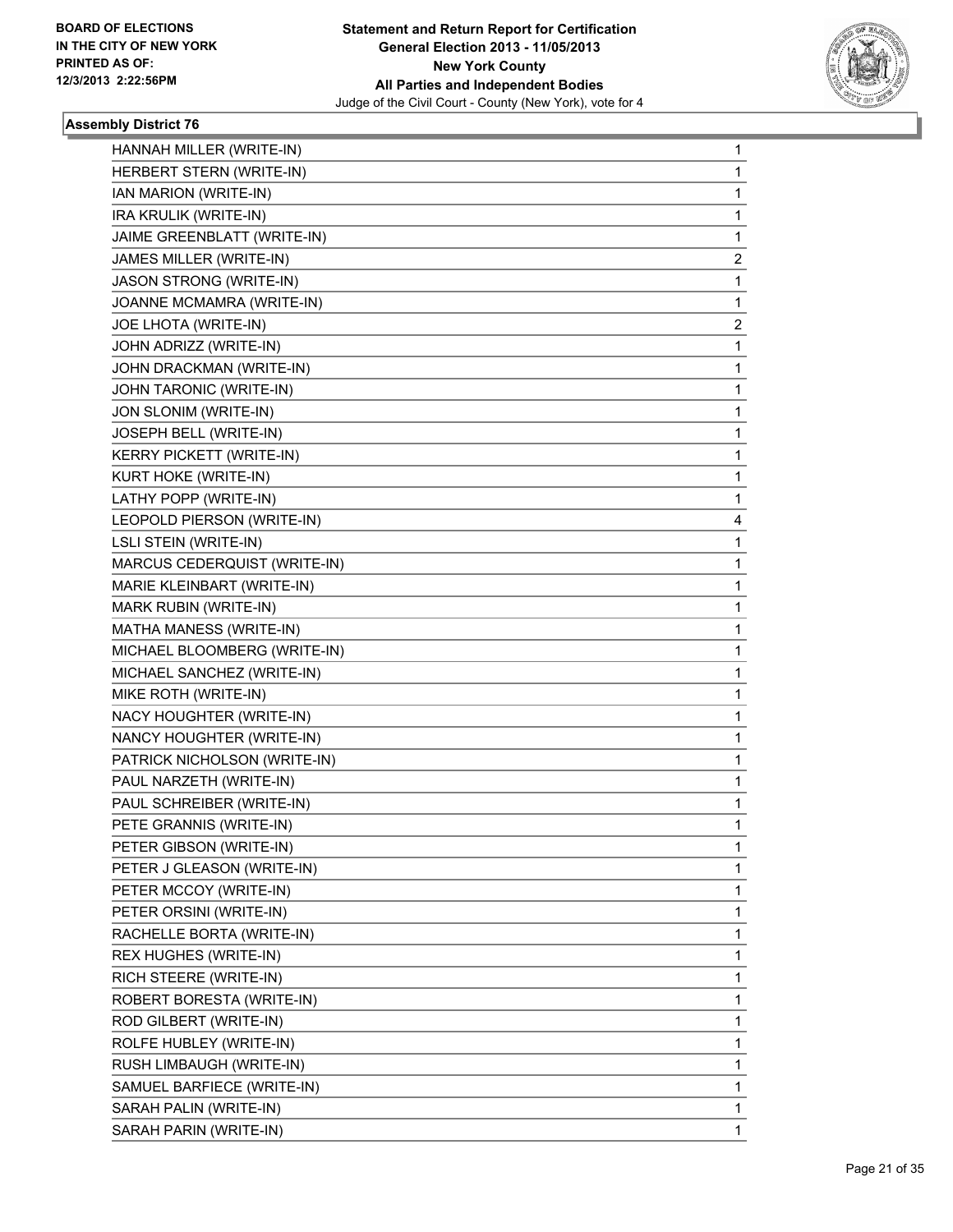

| SEAN HANNILY (WRITE-IN)            | 1      |
|------------------------------------|--------|
| SETH KORNBLATH (WRITE-IN)          | 1      |
| SHERIN KIYONA (WRITE-IN)           | 1      |
| SILAS JOHNSON (WRITE-IN)           | 1      |
| SOPHIE SLONIM (WRITE-IN)           | 1      |
| STACEY COHEN (WRITE-IN)            | 1      |
| STEPHEN HOUGHTER (WRITE-IN)        | 1      |
| STEPHEN P POKART (WRITE-IN)        | 1      |
| TIM KENNDEY (WRITE-IN)             | 1      |
| TIM MCFEE (WRITE-IN)               | 1      |
| TIMOTHY SHORTELL (WRITE-IN)        | 1      |
| TOM WATSON (WRITE-IN)              | 1      |
| TZIPI SLONIM (WRITE-IN)            | 1      |
| UNATTRIBUTABLE WRITE-IN (WRITE-IN) | 64     |
| VANESSA RADAL (WRITE-IN)           | 1      |
| WARREN REDLICH (WRITE-IN)          | 1      |
| WILLIAM ZELENKA (WRITE-IN)         | 1      |
| WIN TOOLMAN (WRITE-IN)             |        |
| ZIRA DAVID (WRITE-IN)              | 1      |
| <b>Total Votes</b>                 | 59,512 |
| Unrecorded                         | 45,672 |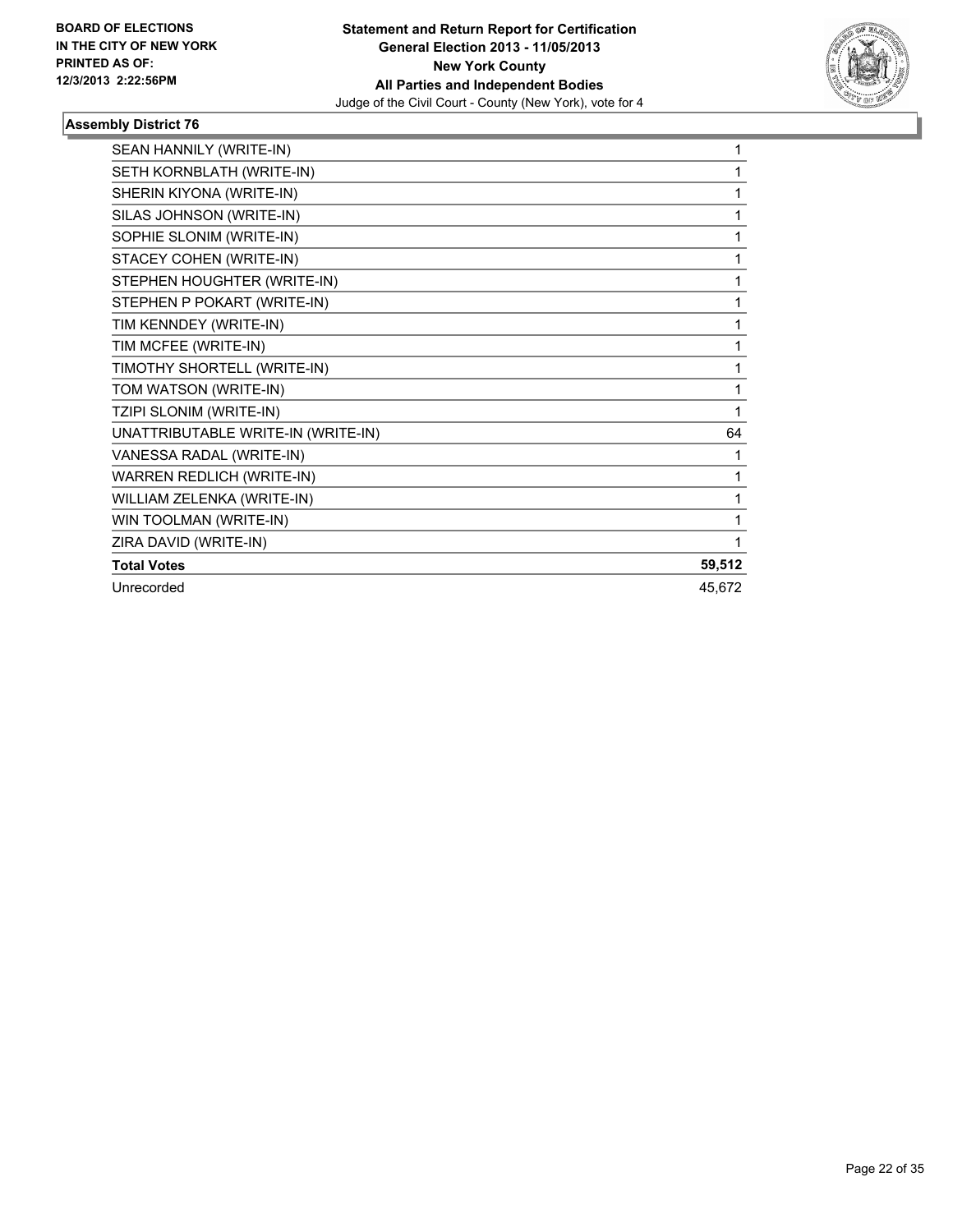

| <b>PUBLIC COUNTER</b>                                    | 263,833                 |
|----------------------------------------------------------|-------------------------|
| <b>EMERGENCY</b>                                         | 495                     |
| ABSENTEE/MILITARY                                        | 7,993                   |
| <b>FEDERAL</b>                                           | 0                       |
| SPECIAL PRESIDENTIAL                                     | 0                       |
| AFFIDAVIT                                                | 3,153                   |
| <b>Total Ballots</b>                                     | 275,474                 |
| Less - Inapplicable Federal/Special Presidential Ballots | 0                       |
| <b>Total Applicable Ballots</b>                          | 275,474                 |
| DAKOTA RAMSEUR (DEMOCRATIC)                              | 150,402                 |
| MARY V. ROSADO (DEMOCRATIC)                              | 168,529                 |
| JOHN J. KELLEY (DEMOCRATIC)                              | 152,214                 |
| ANN E. O'SHEA (DEMOCRATIC)                               | 147,135                 |
| AARON SOLOMON (WRITE-IN)                                 | 1                       |
| ADAM BRUNK (WRITE-IN)                                    | 1                       |
| AL GREEN (WRITE-IN)                                      | 1                       |
| AL KING (WRITE-IN)                                       | 1                       |
| AL LEVORI (WRITE-IN)                                     | 4                       |
| ALAN COHEN (WRITE-IN)                                    | 1                       |
| ALAN FLACKS (WRITE-IN)                                   | 1                       |
| ALAN HANDELL (WRITE-IN)                                  | 1                       |
| ALEX ERAN (WRITE-IN)                                     | 1                       |
| ALEX GOAL (WRITE-IN)                                     | 1                       |
| ALEX SELIGSON (WRITE-IN)                                 | 1                       |
| ALFRED RECYN (WRITE-IN)                                  | 1                       |
| ALFRED S. MARSHALL (WRITE-IN)                            | $\overline{\mathbf{c}}$ |
| ALI SMITH (WRITE-IN)                                     | 1                       |
| ALICIA HARRINGTON (WRITE-IN)                             | 1                       |
| ALINE SHAPIRO (WRITE-IN)                                 | 1                       |
| ALLAN KRAVITZ (WRITE-IN)                                 | 1                       |
| ALTON MADDOX (WRITE-IN)                                  | $\mathbf 1$             |
| ALVIN MAXMAN (WRITE-IN)                                  | 1                       |
| AMY COOPER (WRITE-IN)                                    | 1                       |
| ANA WEITZMAN (WRITE-IN)                                  | 1                       |
| ANDREA MAXMAN (WRITE-IN)                                 | 1                       |
| ANDREW KLIEN (WRITE-IN)                                  | 1                       |
| ANDREW LOBO (WRITE-IN)                                   | 1                       |
| ANDREW ROBERTSON (WRITE-IN)                              | 1                       |
| ANDREW URGENSON (WRITE-IN)                               | 1                       |
| ANGE ANTHONY (WRITE-IN)                                  | 1                       |
| ANGELICA AQUINO (WRITE-IN)                               | 1                       |
| ANITA WHELEN (WRITE-IN)                                  | $\mathbf 1$             |
| ANN CALTER (WRITE-IN)                                    | 1                       |
| ANN CUTLER (WRITE-IN)                                    | 1                       |
| ANN SMITH (WRITE-IN)                                     | $\mathbf{2}$            |
| ANNE MCCAUGHERY (WRITE-IN)                               | 4                       |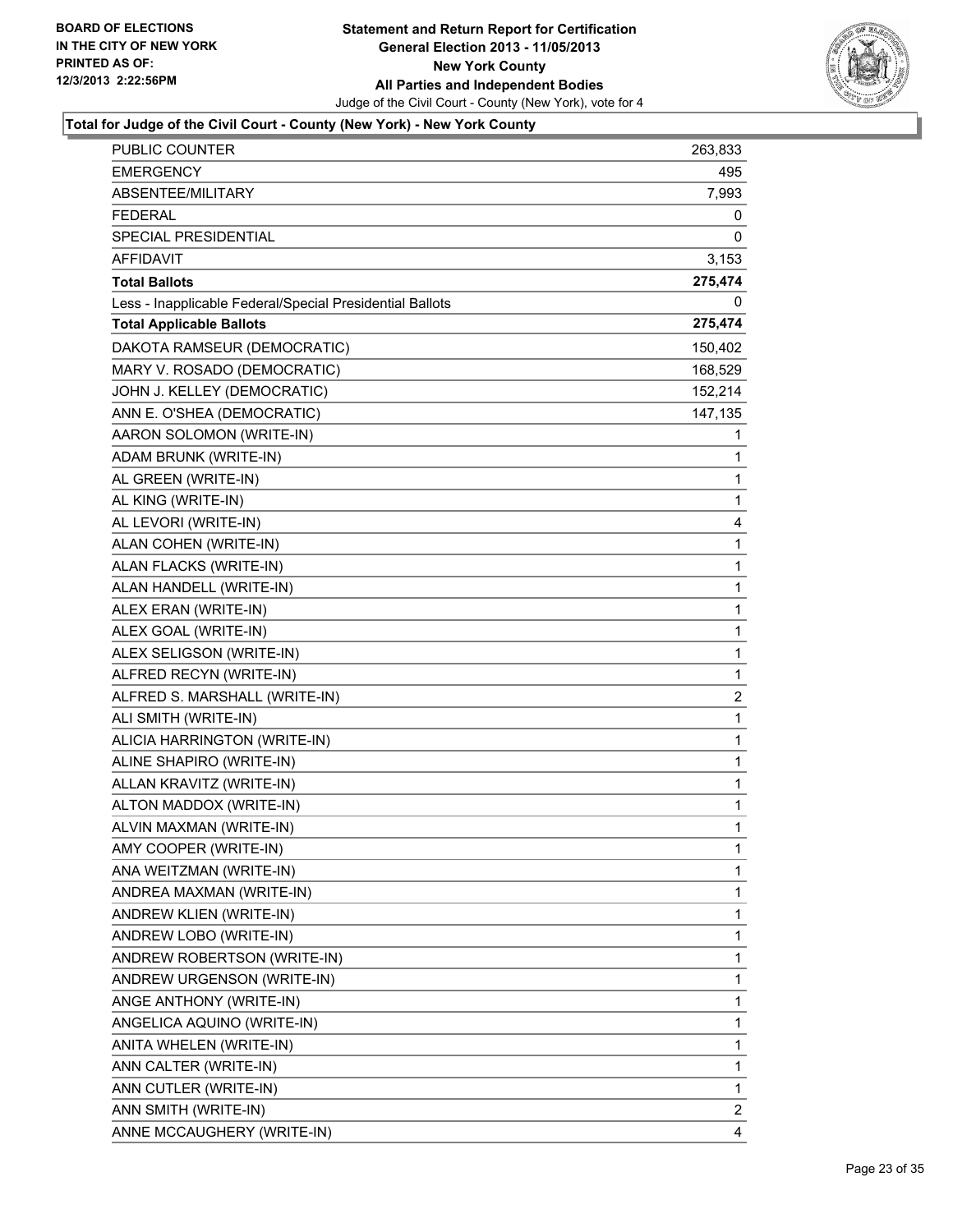

| ANNE OSHEA (WRITE-IN)              | 1            |
|------------------------------------|--------------|
| ANTHONY CASTAIDO (WRITE-IN)        | $\mathbf{1}$ |
| ANTHONY DINOZZO (WRITE-IN)         | 1            |
| ANTHONY S. BIRKOW (WRITE-IN)       | 1            |
| ANTHONY SCALIO (WRITE-IN)          | 1            |
| ARIS AROUTOUNIAN (WRITE-IN)        | 1            |
| ARON L SMITH (WRITE-IN)            | 1            |
| ARRON PAGE (WRITE-IN)              | 1            |
| ARTHUR T. SAYLES (WRITE-IN)        | 1            |
| <b>ASSATA SHAKUR (WRITE-IN)</b>    | 4            |
| <b>ASTON CHINDRA (WRITE-IN)</b>    | 1            |
| AVE BRENNAN (WRITE-IN)             | 1            |
| <b>BANNET EVANELUST (WRITE-IN)</b> | 1            |
| <b>BARB TEPPER (WRITE-IN)</b>      | 1            |
| BARBARA ORELLI (WRITE-IN)          | 1            |
| <b>BARRY FIOHLINGER (WRITE-IN)</b> | 1            |
| BARRY MELKIN (WRITE-IN)            | 1            |
| BARRY MYEROLD (WRITE-IN)           | 1            |
| BELLA SIMONE MEYER (WRITE-IN)      | 1            |
| BEN ELISA (WRITE-IN)               | 1            |
| BEN KAUTER (WRITE-IN)              | 1            |
| <b>BEN LIEBMAN (WRITE-IN)</b>      | 1            |
| BEN SEMEL (WRITE-IN)               | 2            |
| <b>BEN SIBULKIA (WRITE-IN)</b>     | 1            |
| BEN ZUCKERMAN (WRITE-IN)           | 1            |
| BENJAMIN HONAN (WRITE-IN)          | 1            |
| BENY ROFELI (WRITE-IN)             | 1            |
| <b>BERIDICT KIRWN (WRITE-IN)</b>   | 1            |
| BERNARD R. BLOCK (WRITE-IN)        | 1            |
| <b>BOBBY KOHN (WRITE-IN)</b>       | 4            |
| <b>BONNIE B GOULD (WRITE-IN)</b>   | 1            |
| BRAD SUSSMAN (WRITE-IN)            | 1            |
| BRANDEN EIKNBOGER (WRITE-IN)       | 1            |
| <b>BRENDON BLAKE (WRITE-IN)</b>    | 1            |
| BRIAN CRUZ (WRITE-IN)              | 1            |
| BRIAN DAVID MOONEY (WRITE-IN)      | 1            |
| BRIAN J. FISCHER (WRITE-IN)        | 1            |
| <b>BRIDGET BRENMUN (WRITE-IN)</b>  | 1            |
| <b>BRIGIT KELLER (WRITE-IN)</b>    | 1            |
| BRIT THURLEY (WRITE-IN)            | 1            |
| BROOKS SHUMAN (WRITE-IN)           | $\mathbf{1}$ |
| <b>BRUCE SMITH (WRITE-IN)</b>      | 1            |
| BRYAN CLASS (WRITE-IN)             | 1            |
| BRYAN CRASS (WRITE-IN)             | 1            |
| BRYAN GISTER (WRITE-IN)            | 1            |
| BRYNEM HELLER (WRITE-IN)           | $\mathbf{1}$ |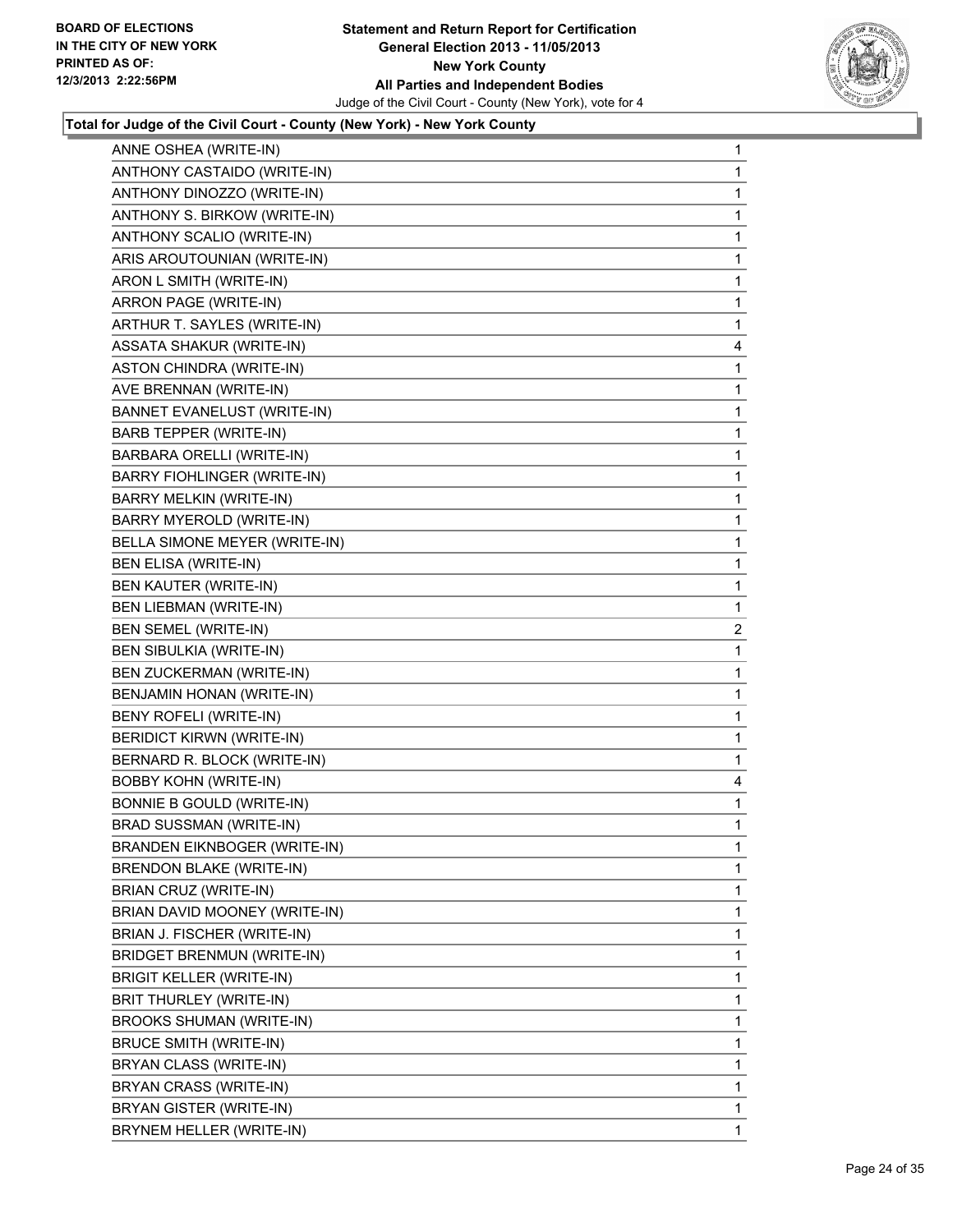

| <b>BUSTEN STINK (WRITE-IN)</b>      | 1              |
|-------------------------------------|----------------|
| CAM NEAY (WRITE-IN)                 | $\mathbf{1}$   |
| CARMEN JAMES (WRITE-IN)             | 1              |
| CARMINE DISILVESTRO (WRITE-IN)      | 1              |
| CAROLINA LEON SAAVERVERA (WRITE-IN) | 1              |
| CAROLYN CONORSOY (WRITE-IN)         | 4              |
| CHAD ROSENTHAL (WRITE-IN)           | 1              |
| CHAIN LAM (WRITE-IN)                | 1              |
| CHAPIN FAY (WRITE-IN)               | 1              |
| CHARLES PEHLIUAIANAR (WRITE-IN)     | 1              |
| CHARLES STAR (WRITE-IN)             | 1              |
| CHARLES TAIBI (WRITE-IN)            | 1              |
| CHARNGING YOUNG (WRITE-IN)          | 1              |
| CHARTORE ZWEIBACK (WRITE-IN)        | $\overline{2}$ |
| CHOLE BREWER (WRITE-IN)             | 1              |
| CHRIS STRUINJON (WRITE-IN)          | 1              |
| CHRIS WILSON (WRITE-IN)             | 1              |
| CHRISTOPHER GIATLINO (WRITE-IN)     | 1              |
| CHRISTOPHER MAC DOUGAL (WRITE-IN)   | 1              |
| CHRISTOPHER REGAN (WRITE-IN)        | 1              |
| CHRISTOPHER SOUTH (WRITE-IN)        | 1              |
| CHUCK FRAISER (WRITE-IN)            | 1              |
| CHUCK ZLATKIN (WRITE-IN)            | 1              |
| CINDY GOLDEN (WRITE-IN)             | 1              |
| CLARENCE THOMAS (WRITE-IN)          | 1              |
| CLIFF KOORN (WRITE-IN)              | 1              |
| COLLEEN KING (WRITE-IN)             | 1              |
| CONSENTINE SULTONA (WRITE-IN)       | 1              |
| CRAIG CHESTER (WRITE-IN)            | 1              |
| CURTIS SLIWA (WRITE-IN)             | 1              |
| D. JOSEPH MASSE (WRITE-IN)          | 1              |
| DAN MERLO (WRITE-IN)                | 1              |
| DANIEL ELISTONE (WRITE-IN)          | 1              |
| DANIEL HOGAN (WRITE-IN)             | 1              |
| DANIEL LEITER (WRITE-IN)            | 1              |
| DANIEL SHAVIRO (WRITE-IN)           | 1              |
| DARREN OVEIL (WRITE-IN)             | 1              |
| DASHUN DABIA (WRITE-IN)             | 1              |
| DAVID CARLISLE (WRITE-IN)           | 1              |
| DAVID FISHMAN (WRITE-IN)            | 1              |
| DAVID GARLAND (WRITE-IN)            | 1              |
| DAVID JACOBY (WRITE-IN)             | 1              |
| DAVID KOCH (WRITE-IN)               | 1              |
| DAVID M ZINSTEIN (WRITE-IN)         | 1              |
| DAVID SACK (WRITE-IN)               | $\overline{2}$ |
| DAVID SCHIFRIN (WRITE-IN)           | 1              |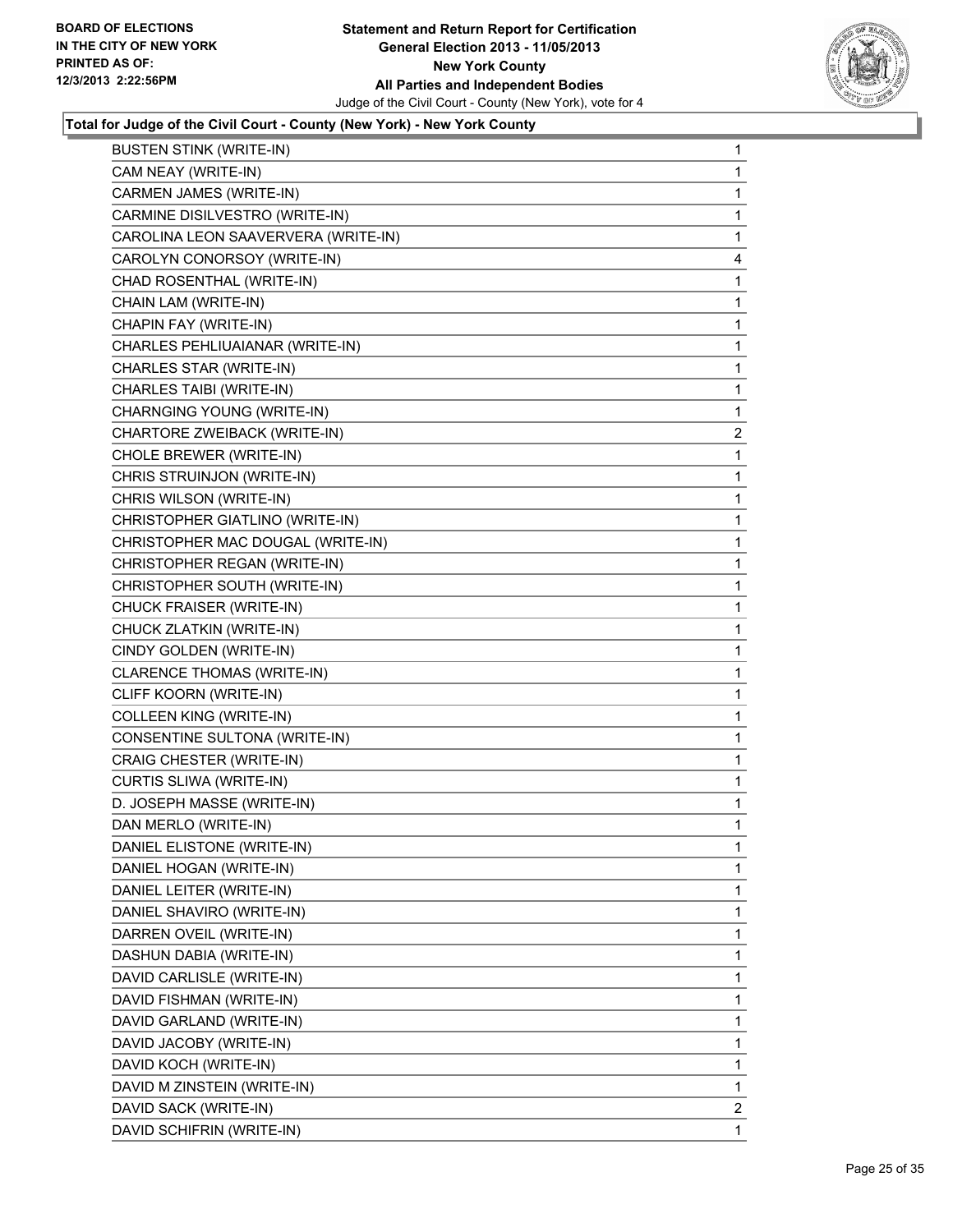

| DAVID SCOTT (WRITE-IN)       | 1                       |
|------------------------------|-------------------------|
| DAVID WRIGHT (WRITE-IN)      | 1                       |
| DAWN FOX (WRITE-IN)          | 2                       |
| DEAN SOVOLOS (WRITE-IN)      | 1                       |
| DEB SMITH (WRITE-IN)         | 1                       |
| DEB SMTH (WRITE-IN)          | 1                       |
| DEBORAH SILVA (WRITE-IN)     | 1                       |
| DEBRA COHN (WRITE-IN)        | 1                       |
| DEBRUALL SILVER (WRITE-IN)   | 1                       |
| DENIS V KELLY (WRITE-IN)     | 1                       |
| DENISE DOMINQUEZ (WRITE-IN)  | 1                       |
| DEREK JETER (WRITE-IN)       | 1                       |
| DEREK TERER (WRITE-IN)       | 1                       |
| DERRICK CARR (WRITE-IN)      | $\overline{2}$          |
| DERRICK LORRIS (WRITE-IN)    | 1                       |
| DIANA ROSS (WRITE-IN)        | $\overline{\mathbf{c}}$ |
| DIANNA ROBERTSON (WRITE-IN)  | 1                       |
| DONALD CLARK (WRITE-IN)      | 1                       |
| DONALD TRUMP (WRITE-IN)      | 1                       |
| DONNA CONALE (WRITE-IN)      | 1                       |
| DOUGLAS MCDOUGEL (WRITE-IN)  | 1                       |
| EARL ROBERTS (WRITE-IN)      | 1                       |
| ED BURNS (WRITE-IN)          | 1                       |
| ED COX (WRITE-IN)            | 2                       |
| ED KOCH (WRITE-IN)           | $\overline{2}$          |
| ED MCNALLY (WRITE-IN)        | 1                       |
| ED ROSENTHAL (WRITE-IN)      | 1                       |
| EDDIE DAUGHNAS (WRITE-IN)    | 1                       |
| EDWARD MECHMANN (WRITE-IN)   | 1                       |
| EDWARD WIPPER (WRITE-IN)     | 1                       |
| EILEEN LAMONT (WRITE-IN)     | 1                       |
| ELANA SINENSKY (WRITE-IN)    | 1                       |
| ELIOT SPITZER (WRITE-IN)     | 2                       |
| ELIOTT NOCHAK (WRITE-IN)     | 1                       |
| ELISA JORDAN (WRITE-IN)      | 1                       |
| ELIYAHU KAPLAIN (WRITE-IN)   | 1                       |
| ELIZABETH CANDIDO (WRITE-IN) | 1                       |
| ELIZABETH WARREN (WRITE-IN)  | $\overline{2}$          |
| ELLEN DEROLTO (WRITE-IN)     | 1                       |
| ELLEN PEHLIUAIAN (WRITE-IN)  | 2                       |
| EMANUAL J. CHOSAK (WRITE-IN) | 1                       |
| EMANUEL CHUSAK (WRITE-IN)    | 1                       |
| EMILY LOUBALIN (WRITE-IN)    | 1                       |
| ERIC D. COSTELLO (WRITE-IN)  | 4                       |
| ERIC DECHOHDUN (WRITE-IN)    | 1                       |
| ERIC ROTHSTER (WRITE-IN)     | 1                       |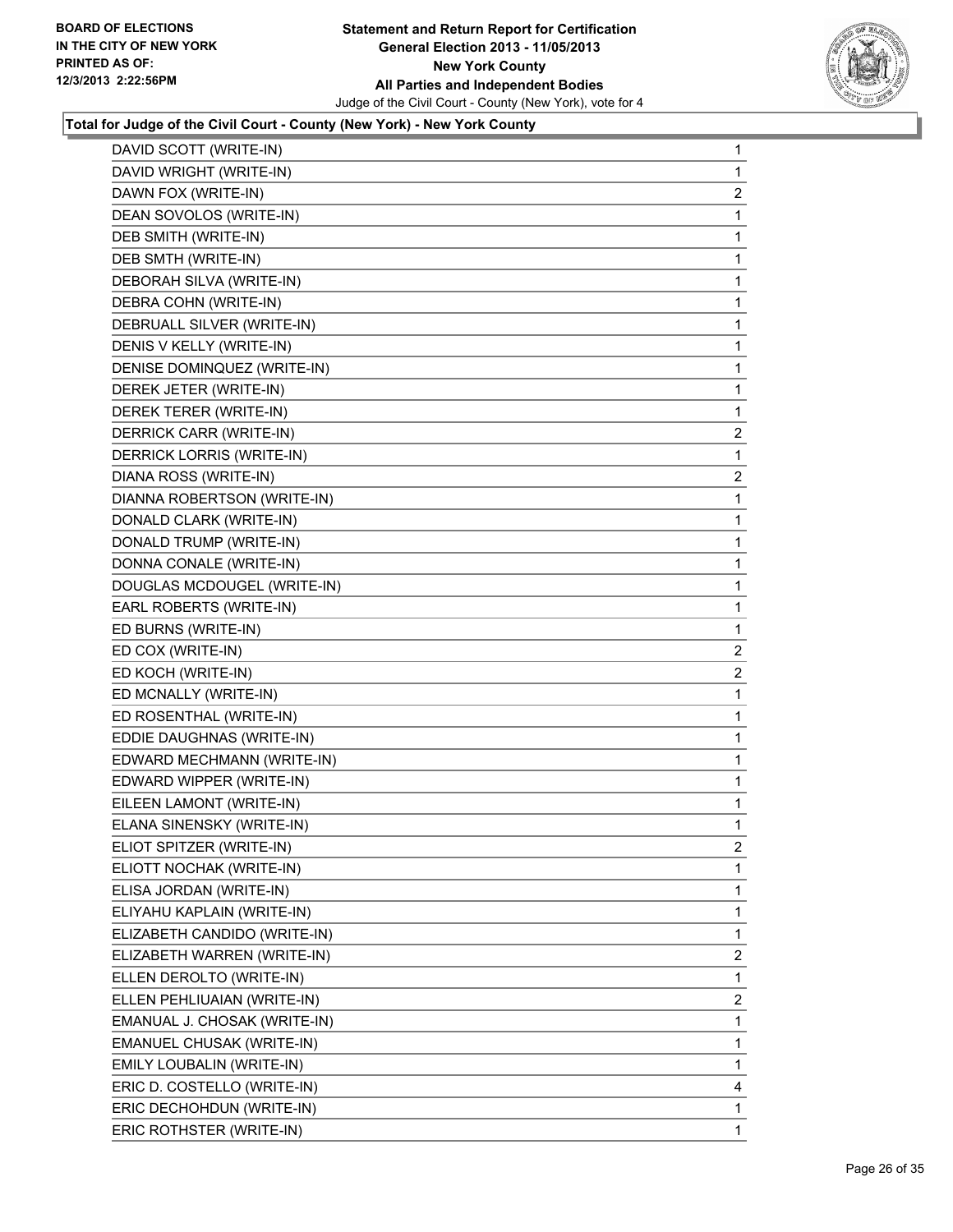

| ERIE ROBERTSON (WRITE-IN)         | 1            |
|-----------------------------------|--------------|
| ERIN MESICK (WRITE-IN)            | 1            |
| ETHAN BROSARDER (WRITE-IN)        | 1            |
| ETHAN FINNERAN (WRITE-IN)         | 1            |
| EVEREST MUNFORD (WRITE-IN)        | 1            |
| EZRO PRAGER (WRITE-IN)            | 1            |
| FABIO ARCELY (WRITE-IN)           | 1            |
| FOREST VAN DYKE (WRITE-IN)        | 1            |
| FRANCINE P MURPHY (WRITE-IN)      | 4            |
| FRANCIS CHAN (WRITE-IN)           | 4            |
| FRANK MUSBAUM (WRITE-IN)          | 1            |
| FRANK SCALA (WRITE-IN)            | 1            |
| FRANK UZZI (WRITE-IN)             | 1            |
| FRED HERRMAN (WRITE-IN)           | 1            |
| FRED UMANE (WRITE-IN)             | 1            |
| FREDERICK KC PRICE (WRITE-IN)     | 1            |
| <b>GAIL GRENSE (WRITE-IN)</b>     | 1            |
| <b>GARY DANIEL (WRITE-IN)</b>     | 1            |
| <b>GARY JOHNSON (WRITE-IN)</b>    | 1            |
| <b>GARY SINAWSKI (WRITE-IN)</b>   | 1            |
| <b>GAVIN SCHIFFRES (WRITE-IN)</b> | 1            |
| GEORDO LA FORGE (WRITE-IN)        | 1            |
| GIDEON MILLER (WRITE-IN)          | 1            |
| GINGER STRICKLAND (WRITE-IN)      | 1            |
| <b>GLEN GOLUB (WRITE-IN)</b>      | 1            |
| <b>GRACIE KAUTER (WRITE-IN)</b>   | 1            |
| <b>GRAHAM VAN EPPS (WRITE-IN)</b> | 1            |
| <b>GRANT SAUNDERS (WRITE-IN)</b>  | 2            |
| <b>GREG AYAT (WRITE-IN)</b>       | 1            |
| <b>GREG NELL (WRITE-IN)</b>       | 1            |
| HANNAH MILLER (WRITE-IN)          | 1            |
| HAROLD LYNCH (WRITE-IN)           | 1            |
| HARVEY GOLDSHAD (WRITE-IN)        | 1            |
| HENRY A. MORTISCELLO (WRITE-IN)   | 1            |
| <b>HERBERT STERN (WRITE-IN)</b>   | 1            |
| HILLARY CLINTON (WRITE-IN)        | 1            |
| HOUNES KASLYN (WRITE-IN)          | 1            |
| HOWARD BERGELMAN (WRITE-IN)       | 1            |
| HUCH MCMANUS (WRITE-IN)           | 1            |
| HUGH JASS (WRITE-IN)              | 1            |
| IAN MARION (WRITE-IN)             | 1            |
| INVY ASHA (WRITE-IN)              | 1            |
| IRA KRULIK (WRITE-IN)             | 1            |
| IRIS J. SAYLES (WRITE-IN)         | $\mathbf{1}$ |
| ISAAC SOUDE (WRITE-IN)            | 1            |
| JACOB KESSLER (WRITE-IN)          | 1            |
|                                   |              |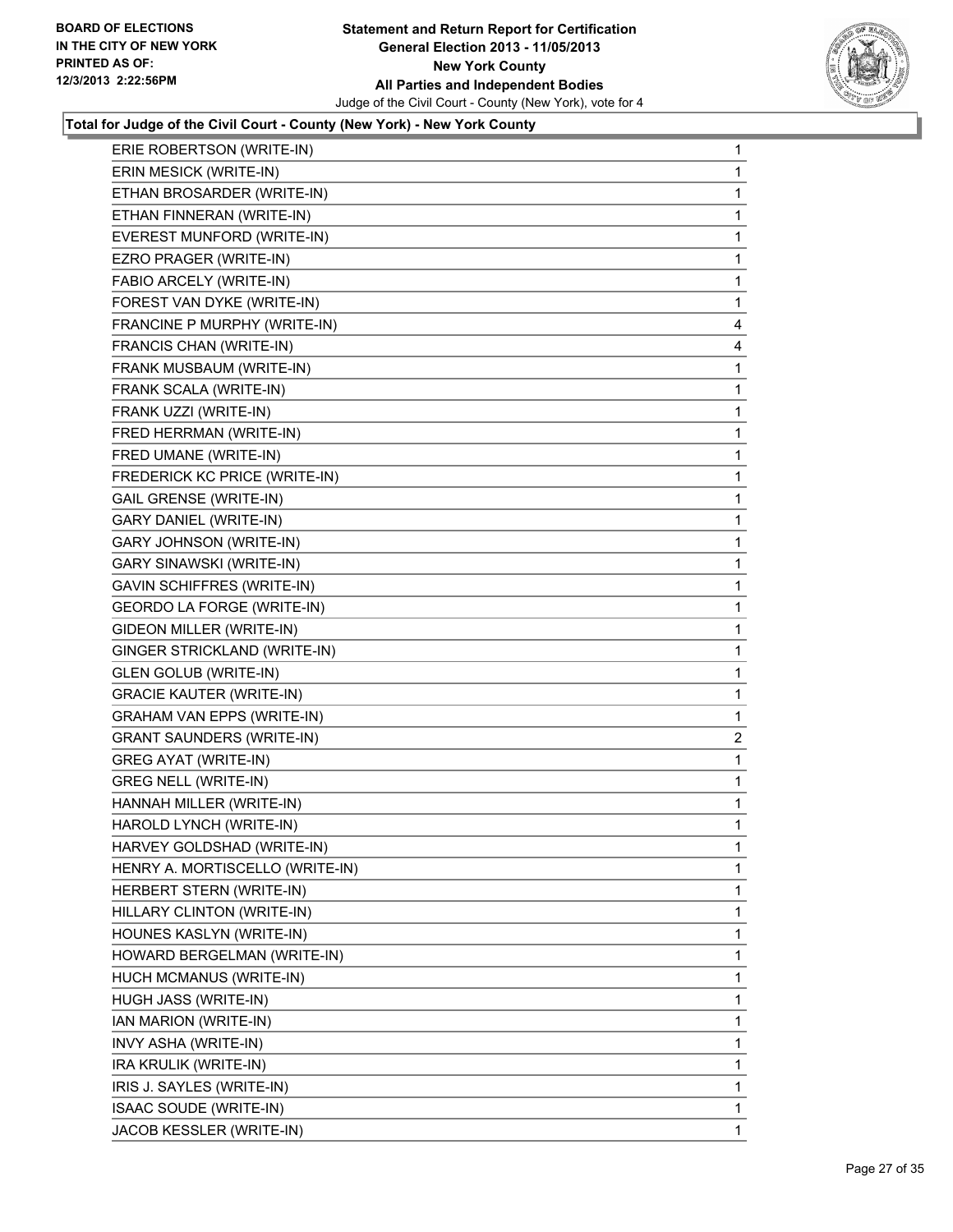

| JACOB REROL (WRITE-IN)         | 1              |
|--------------------------------|----------------|
| JADINE HIRSIA (WRITE-IN)       | 1              |
| JAIME GREENBLATT (WRITE-IN)    | 1              |
| JAIME ROTH (WRITE-IN)          | $\overline{c}$ |
| JAMES ANDERSON (WRITE-IN)      | 1              |
| JAMES BAIONE (WRITE-IN)        | 1              |
| JAMES BURKE (WRITE-IN)         | 1              |
| JAMES DESILVA (WRITE-IN)       | 1              |
| JAMES DUNLON (WRITE-IN)        | 1              |
| JAMES GRAFFNY (WRITE-IN)       | 1              |
| JAMES HNAT (WRITE-IN)          | 1              |
| JAMES HODGE (WRITE-IN)         | 1              |
| JAMES KAINEN (WRITE-IN)        | 4              |
| JAMES MILLER (WRITE-IN)        | 2              |
| JAMES MOSLEY (WRITE-IN)        | 1              |
| JAMES SAUNDERS (WRITE-IN)      | $\overline{c}$ |
| JAMES TUPOR (WRITE-IN)         | 1              |
| JAN ZLATKIN (WRITE-IN)         | 1              |
| JANE E. CHUSAK (WRITE-IN)      | 1              |
| JANE KAUTER (WRITE-IN)         | 1              |
| JANE SULLIVAN (WRITE-IN)       | 1              |
| JANET DIERBECK (WRITE-IN)      | 1              |
| JANETHAN CORTEZ (WRITE-IN)     | 1              |
| JASON LOWE (WRITE-IN)          | 4              |
| <b>JASON STRONG (WRITE-IN)</b> | 1              |
| JAY HALFON (WRITE-IN)          | 1              |
| JAY WEINSTEIN (WRITE-IN)       | 1              |
| JAYTEE STARR (WRITE-IN)        | $\mathbf{2}$   |
| JEFF FONTANE (WRITE-IN)        | 1              |
| JEFF LAPADULA (WRITE-IN)       | $\mathbf{2}$   |
| JEFFREY PRETSH (WRITE-IN)      | 1              |
| JELEESA MYERS (WRITE-IN)       | 1              |
| JEREMY RICHARDSON (WRITE-IN)   | 1              |
| JEREMY SCHIFFRES (WRITE-IN)    | 1              |
| JERMEL JOYNER (WRITE-IN)       | 1              |
| JIM COLE (WRITE-IN)            | 1              |
| JIM KELLY (WRITE-IN)           | 1              |
| JOANNE MCMAMRA (WRITE-IN)      | 1              |
| JOE LHOTA (WRITE-IN)           | 3              |
| JOE METZGER (WRITE-IN)         | 1              |
| JOE RISPICK (WRITE-IN)         | 1              |
| JOEL FERRER (WRITE-IN)         | 1              |
| JOEL MARMON (WRITE-IN)         | 1              |
| JOEL SEIDEMANN (WRITE-IN)      | 1              |
| JOEY ICE (WRITE-IN)            | 1              |
| JOH GILCH (WRITE-IN)           | 4              |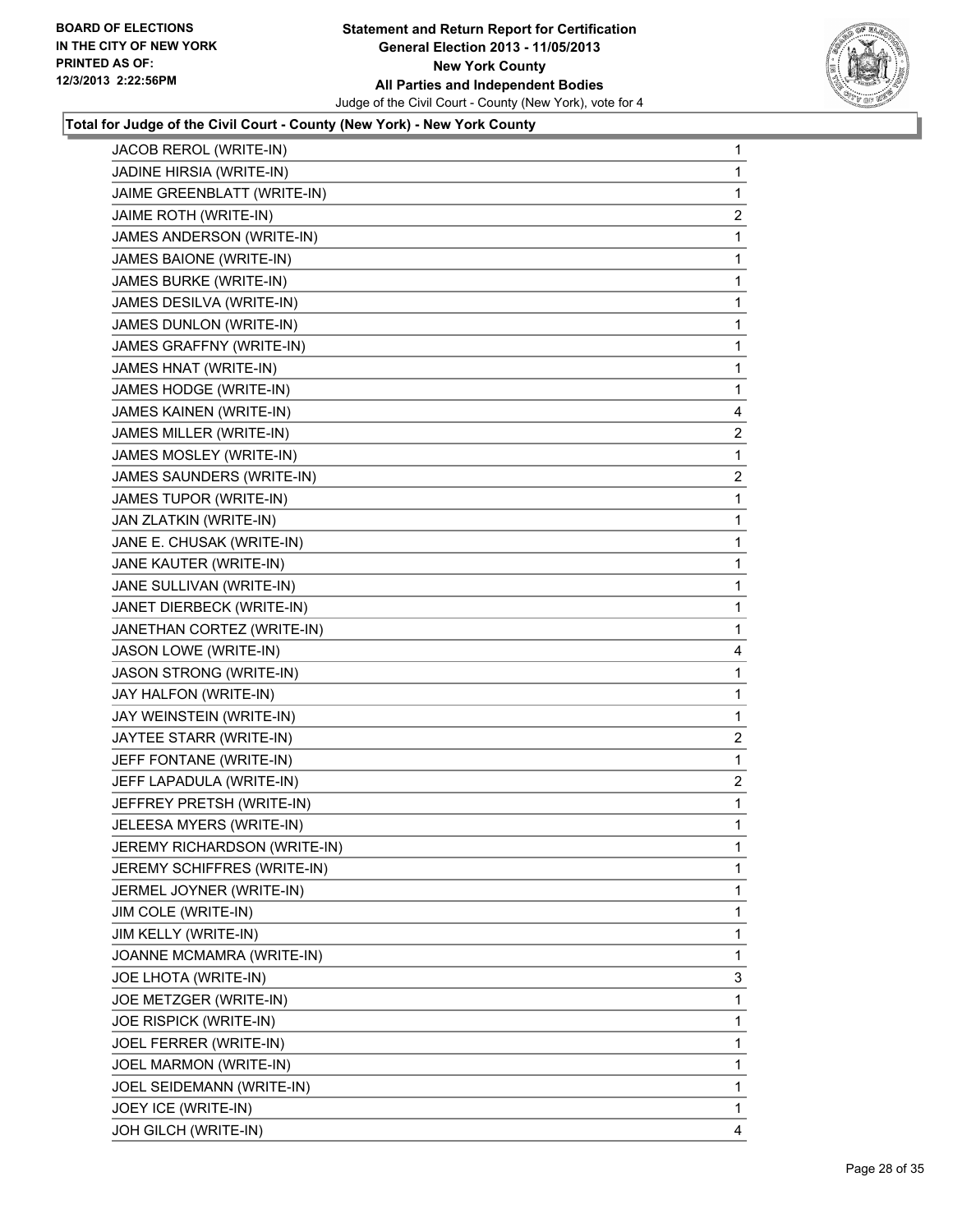

| JOHN ADRIZZ (WRITE-IN)          | 1              |
|---------------------------------|----------------|
| JOHN BURNETT (WRITE-IN)         | 1              |
| JOHN DRACKMAN (WRITE-IN)        | 1              |
| JOHN HIDORY (WRITE-IN)          | 1              |
| JOHN HOGORORIAN (WRITE-IN)      | 1              |
| JOHN HOGRORIAN (WRITE-IN)       | 1              |
| JOHN JONES (WRITE-IN)           | 1              |
| JOHN LHOTA (WRITE-IN)           | 1              |
| JOHN MEXICO (WRITE-IN)          | 1              |
| JOHN ROBERTS (WRITE-IN)         | 1              |
| JOHN SARIN (WRITE-IN)           | 1              |
| JOHN SLOANE (WRITE-IN)          | 1              |
| JOHN STUKES (WRITE-IN)          | 1              |
| JOHN TARONIC (WRITE-IN)         | 1              |
| JOHN TEST (WRITE-IN)            | 5              |
| JON DAVID (WRITE-IN)            | 1              |
| JON SLONIM (WRITE-IN)           | 1              |
| JONATHAN SALKALA (WRITE-IN)     | 1              |
| JOSEPH BELL (WRITE-IN)          | 1              |
| JOSH BRUEGMAN (WRITE-IN)        | 1              |
| <b>JOSH KAUFMAN (WRITE-IN)</b>  | 4              |
| JUAN PENBUESA (WRITE-IN)        | 1              |
| JUDY SHEILHL (WRITE-IN)         | 1              |
| JUSTINE LAMONT (WRITE-IN)       | 1              |
| KAREN GARGAMELLI (WRITE-IN)     | 1              |
| KATHY MCGLOUGHIN (WRITE-IN)     | 1              |
| KATYA JESTIN (WRITE-IN)         | 1              |
| KEITH RUTSKY (WRITE-IN)         | 1              |
| KELLY JONES (WRITE-IN)          | 1              |
| KEN TELEPETA (WRITE-IN)         | 1              |
| KENNETH R. REYES (WRITE-IN)     | 5              |
| <b>KERRY PICKETT (WRITE-IN)</b> | 1              |
| KEVIN DELOISE (WRITE-IN)        | 1              |
| KEVIN JOINVILLE (WRITE-IN)      | 1              |
| KEVIN SYLVAN (WRITE-IN)         | 1              |
| KIKO ATANO (WRITE-IN)           | 1              |
| KIRBY F. PAYNE (WRITE-IN)       | $\overline{2}$ |
| KOFI OUTLAW (WRITE-IN)          | 1              |
| KRISTA MCFARLANE (WRITE-IN)     | 1              |
| KURT HOKE (WRITE-IN)            | 1              |
| LARRY BUSCHING (WRITE-IN)       | 1              |
| LARRY VOSS (WRITE-IN)           | 1              |
| LATHY POPP (WRITE-IN)           | 1              |
| LAURA SACK (WRITE-IN)           | 2              |
| LAUREN PEHLIUAIAN (WRITE-IN)    | 2              |
| LAVINE JONES (WRITE-IN)         | 1              |
|                                 |                |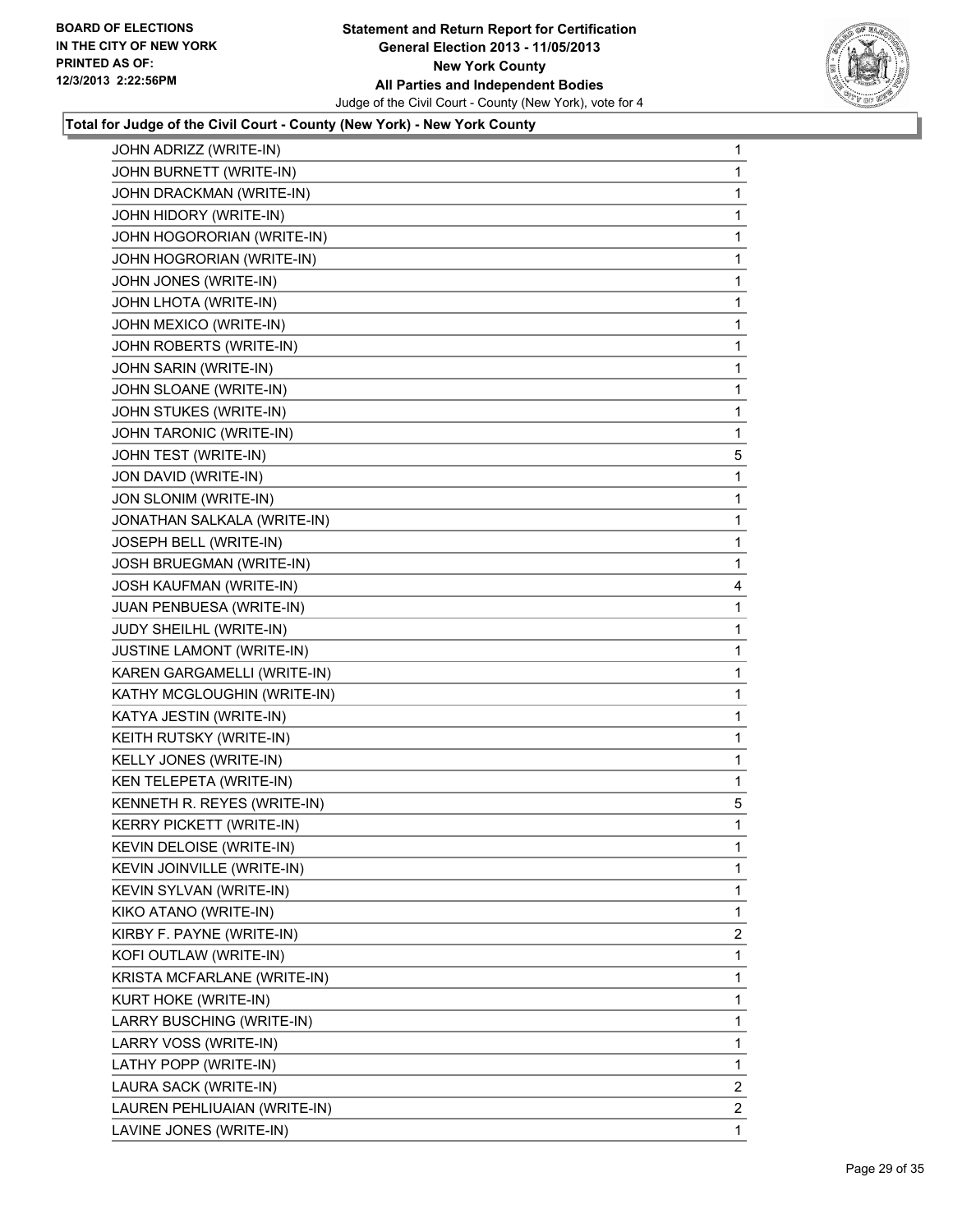

| LENOR HINDS (WRITE-IN)            | 1              |
|-----------------------------------|----------------|
| LEO KAYSER (WRITE-IN)             | 1              |
| LEON RAPTANE (WRITE-IN)           | 1              |
| LEOPOLD PIERSON (WRITE-IN)        | 4              |
| LEORA ZINSTEIN (WRITE-IN)         | 1              |
| LESLIE STROTH (WRITE-IN)          | 1              |
| LIAM TORAS (WRITE-IN)             | 1              |
| LIMO TORROS (WRITE-IN)            | 1              |
| LINDA LEIDATE (WRITE-IN)          | 1              |
| LINDSAY HONAM (WRITE-IN)          | 1              |
| LIONEL BRECX (WRITE-IN)           | 1              |
| LISA DIERBECK (WRITE-IN)          | 1              |
| LISA MIOLKA (WRITE-IN)            | 1              |
| LISA SHEREIBER (WRITE-IN)         | 1              |
| LOL REIN (WRITE-IN)               | 1              |
| LORNE SCHOEMAN (WRITE-IN)         | 1              |
| <b>LSLI STEIN (WRITE-IN)</b>      | 1              |
| LUCAS FARRARA (WRITE-IN)          | 1              |
| LUCT ZIMMERMAN (WRITE-IN)         | 1              |
| LUIS LINDER (WRITE-IN)            | 4              |
| LUIS TEJADA (WRITE-IN)            | 81             |
| LUPPE LUPPEN (WRITE-IN)           | 1              |
| LYNETTE FROMME (WRITE-IN)         | 1              |
| LYNN STEWART (WRITE-IN)           | 1              |
| MARC CARNEGIE (WRITE-IN)          | 1              |
| MARCUS CEDERQUIST (WRITE-IN)      | 1              |
| MARGARITH LOPEZ-TORRES (WRITE-IN) | 1              |
| MARGARY JONES (WRITE-IN)          | 1              |
| MARIANO RIVERA (WRITE-IN)         | 1              |
| MARIE DISILVESTRO (WRITE-IN)      | 1              |
| MARIE KLEINBART (WRITE-IN)        | 1              |
| MARK AXINOV (WRITE-IN)            | $\overline{2}$ |
| MARK DEROLTO (WRITE-IN)           | 1              |
| MARK FROEBA (WRITE-IN)            | 1              |
| MARK LEVINE (WRITE-IN)            | 1              |
| MARK MAURICE (WRITE-IN)           | 1              |
| MARK RUBIN (WRITE-IN)             | 1              |
| MARK SIMONE (WRITE-IN)            | 1              |
| MARTIN LEALTY (WRITE-IN)          | 1              |
| MARY V ROSADO (WRITE-IN)          | 1              |
| MATHA MANESS (WRITE-IN)           | 1              |
| MATT CATER-TRACY (WRITE-IN)       | 1              |
| MATT MERRIAN (WRITE-IN)           | 1              |
| MATT MORAN (WRITE-IN)             | 3              |
| MATTHEW GELLER (WRITE-IN)         | 1              |
| MAY Q. PAY (WRITE-IN)             | $\mathbf{1}$   |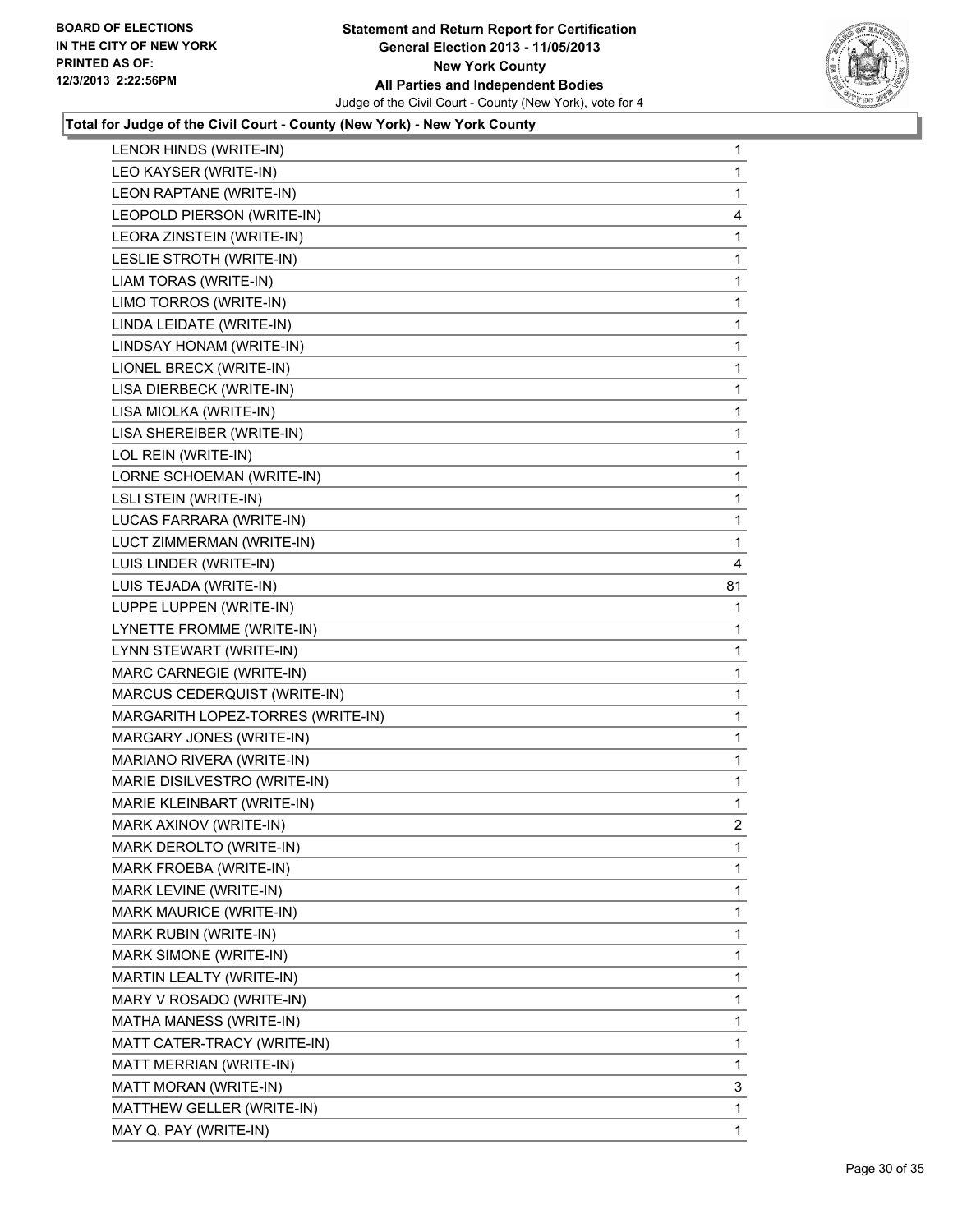

| MAYRA FERRER (WRITE-IN)          | 1              |
|----------------------------------|----------------|
| <b>MEGAN MASER (WRITE-IN)</b>    | 1              |
| MEREDITH MILLE (WRITE-IN)        | 1              |
| MICHAEL ALSHUK (WRITE-IN)        | $\mathbf 1$    |
| MICHAEL BLOOMBERG (WRITE-IN)     | $\overline{2}$ |
| MICHAEL BROWN (WRITE-IN)         | 1              |
| MICHAEL COUTWELL (WRITE-IN)      | 1              |
| MICHAEL GLENNON (WRITE-IN)       | 1              |
| MICHAEL ROBBINS (WRITE-IN)       | 1              |
| MICHAEL SANCHEZ (WRITE-IN)       | 1              |
| MICHEAL BROWN (WRITE-IN)         | 1              |
| MICHELLE BACHMAN (WRITE-IN)      | 1              |
| MIKE ROTCH (WRITE-IN)            | 1              |
| MIKE ROTH (WRITE-IN)             | 1              |
| MIKET SPOLAR (WRITE-IN)          | 1              |
| MILDRED HOBLING (WRITE-IN)       | 1              |
| MIMI MARZIANI (WRITE-IN)         | 1              |
| MIRIAM SACK (WRITE-IN)           | 2              |
| MONICA BAKER (WRITE-IN)          | 1              |
| MORGAN S. CHIN (WRITE-IN)        | 1              |
| <b>MORGAN WITHROW (WRITE-IN)</b> | 1              |
| MOSS PAUL (WRITE-IN)             | 1              |
| NACY HOUGHTER (WRITE-IN)         | 1              |
| NANCY HOUGHTER (WRITE-IN)        | 1              |
| NANCY KESTENBAUM (WRITE-IN)      | 1              |
| NANCY PIETRUE (WRITE-IN)         | 1              |
| NANCY WALKER (WRITE-IN)          | 1              |
| NATHAN BROWN (WRITE-IN)          | 1              |
| NATHANIEL BOTUME (WRITE-IN)      | 4              |
| NEER ASHERIE (WRITE-IN)          | 1              |
| NEIL M. GROTSKY (WRITE-IN)       | 1              |
| NETTIE TROMMER (WRITE-IN)        | 1              |
| NICK SABAN (WRITE-IN)            | 1              |
| NICOLE MEAHINO (WRITE-IN)        | 1              |
| NILS LENNARKON (WRITE-IN)        | 1              |
| NOOLNIG STERN (WRITE-IN)         | 1              |
| OLGA LIVANIS (WRITE-IN)          | 2              |
| OLIVER WENDALL HOLMES (WRITE-IN) | 1              |
| OMAR MARAIN (WRITE-IN)           | 1              |
| OWEN FAY (WRITE-IN)              | 1              |
| PARI MEHTA (WRITE-IN)            | 1              |
| PAT KENNEL (WRITE-IN)            | 1              |
| PAT LIN (WRITE-IN)               | 1              |
| PATRICK ALBERTO (WRITE-IN)       | $\overline{2}$ |
| PATRICK CONNOLLY (WRITE-IN)      | 1.             |
| PATRICK MORRIS (WRITE-IN)        | 2              |
|                                  |                |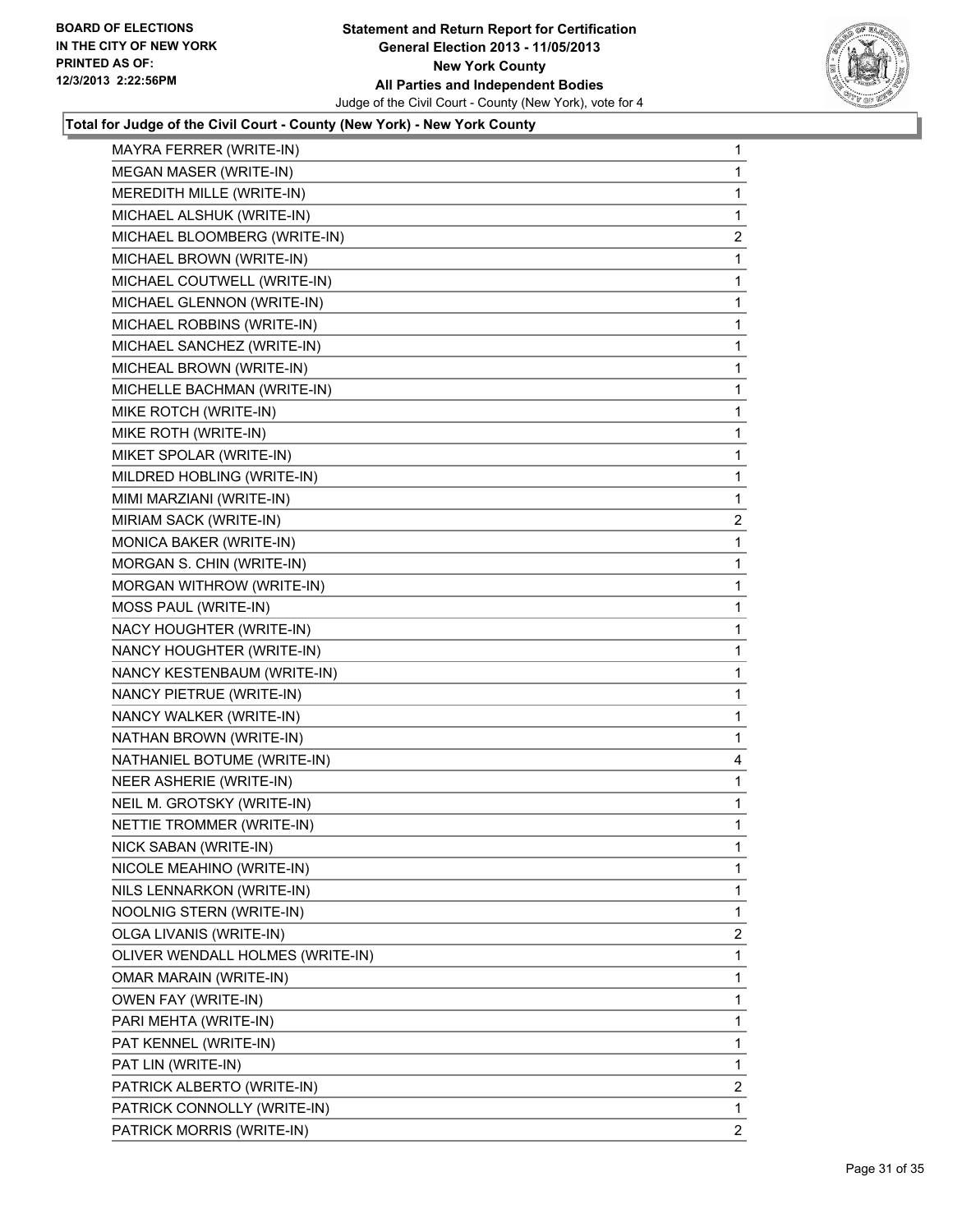

| PATRICK NICHOLSON (WRITE-IN) | 1              |
|------------------------------|----------------|
| PAUL KATCHY (WRITE-IN)       | 1              |
| PAUL NARZETH (WRITE-IN)      | 1              |
| PAUL SCHREIBER (WRITE-IN)    | 1              |
| PAULINE MISTROTTA (WRITE-IN) | 2              |
| PEGGY SMITH (WRITE-IN)       | 1              |
| PETE GRANNIS (WRITE-IN)      | 1              |
| PETE WHITE (WRITE-IN)        | 2              |
| PETER BRABLE (WRITE-IN)      | 1              |
| PETER DINKLAGE (WRITE-IN)    | 1              |
| PETER DOLONA (WRITE-IN)      | 1              |
| PETER FORD (WRITE-IN)        | 1              |
| PETER G. RIVERA (WRITE-IN)   | 1              |
| PETER GIBSON (WRITE-IN)      | 1              |
| PETER HUDSON (WRITE-IN)      | 1              |
| PETER J GLEASON (WRITE-IN)   | 1              |
| PETER MCCOY (WRITE-IN)       | 1              |
| PETER MILIGAN (WRITE-IN)     | 1              |
| PETER ORSINI (WRITE-IN)      | 1              |
| PETER PIZOZZA (WRITE-IN)     | 1              |
| PETER SULLIVAN (WRITE-IN)    | 1              |
| PHILIP DAWN (WRITE-IN)       | 1              |
| PHILIP MINIER (WRITE-IN)     | 1              |
| PHILIP SANDSTROM (WRITE-IN)  | 1              |
| PHYLLIS GEILLER (WRITE-IN)   | 1              |
| PIER VO (WRITE-IN)           | 1              |
| PIETER VANTOL (WRITE-IN)     | 1              |
| PRESTON MESICK (WRITE-IN)    | 1              |
| RACHEL KIGEL (WRITE-IN)      | 1              |
| RACHEL SMIT (WRITE-IN)       | 1              |
| RACHEL WELLS (WRITE-IN)      | 1              |
| RACHELLE BORTA (WRITE-IN)    | $\mathbf 1$    |
| RAFAEL HERNANDEZ (WRITE-IN)  | 1              |
| RAFAEL URQUIA (WRITE-IN)     | $\mathbf{1}$   |
| RANDY CREDICO (WRITE-IN)     | 2              |
| RAYMOND KELLY (WRITE-IN)     | 2              |
| REBECCA SACK (WRITE-IN)      | $\overline{2}$ |
| REGINA FLANNERY (WRITE-IN)   | 1              |
| REX HUGHES (WRITE-IN)        | 1              |
| RICH STEERE (WRITE-IN)       | 1              |
| RICHARD A BURKE (WRITE-IN)   | 1              |
| RICHARD E. STONE (WRITE-IN)  | 1              |
| RICHARD KLEIN (WRITE-IN)     | 1              |
| RICHARD MINCY (WRITE-IN)     | 1              |
| RICHARD TSAI (WRITE-IN)      | 1              |
| RICK SANTORUM (WRITE-IN)     | $\mathbf{1}$   |
|                              |                |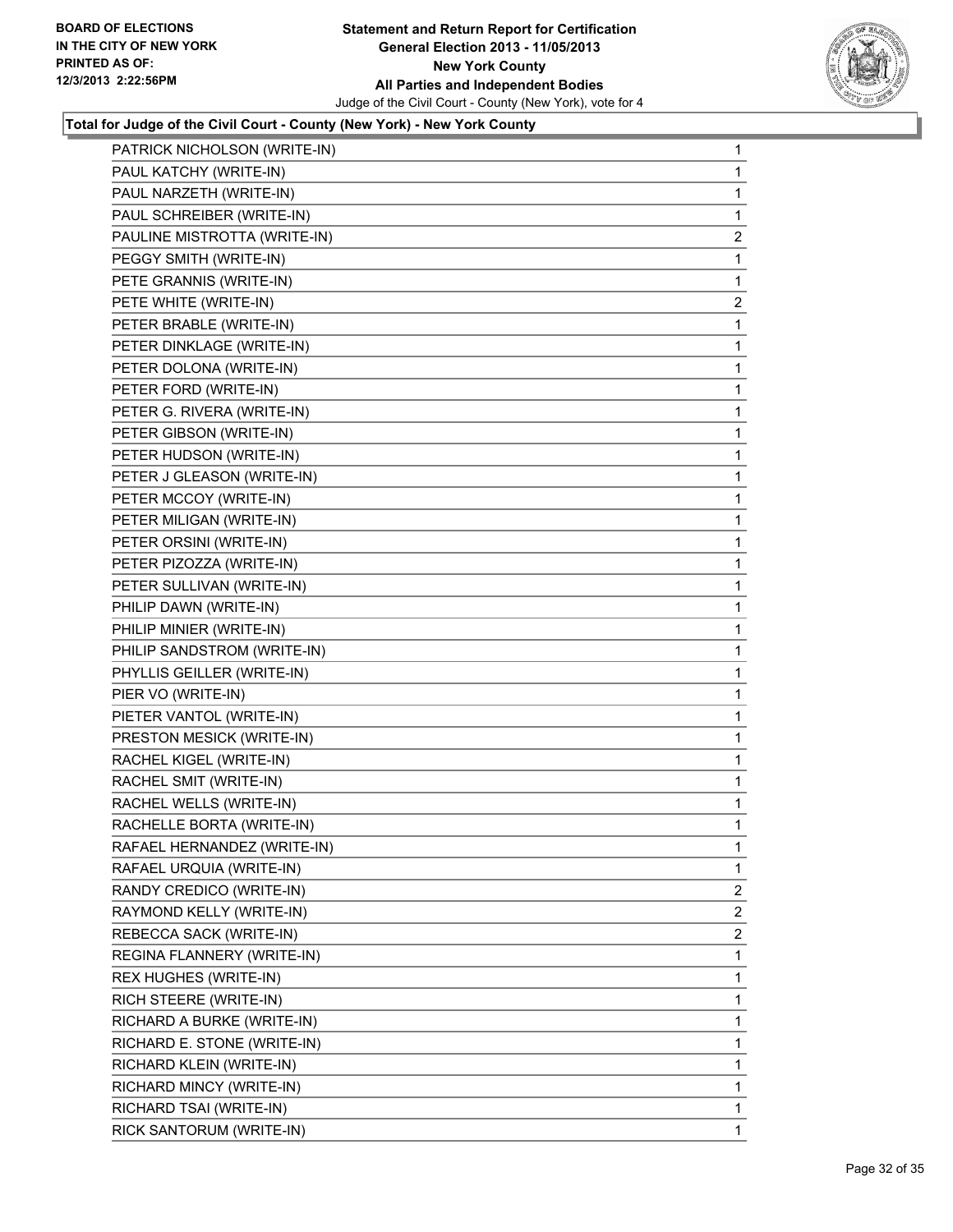

| ROBERO GNIOWY (WRITE-IN)         | 1              |
|----------------------------------|----------------|
| ROBERT BORESTA (WRITE-IN)        | $\mathbf{1}$   |
| ROBERT BRILL (WRITE-IN)          | 1              |
| ROBERT FINES (WRITE-IN)          | 1              |
| ROBERT J. BURNS (WRITE-IN)       | 1              |
| ROBERT JACKSON (WRITE-IN)        | 1              |
| ROBERT JOHNSON (WRITE-IN)        | 1              |
| ROBERT KAPLAN (WRITE-IN)         | 1              |
| <b>ROBERT KIRK (WRITE-IN)</b>    | 1              |
| ROBERT T. HADLEY (WRITE-IN)      | 1              |
| ROBERT ZITO (WRITE-IN)           | 1              |
| ROBIN KOVAKVICH (WRITE-IN)       | 1              |
| ROD GILBERT (WRITE-IN)           | 1              |
| ROGER CITRON (WRITE-IN)          | 1              |
| ROLFE HUBLEY (WRITE-IN)          | 1              |
| RON MOORE (WRITE-IN)             | 2              |
| RON R. MILLER (WRITE-IN)         | 1              |
| RONALD ALASTARI SHORT (WRITE-IN) | 1              |
| RONALD MAXMAN (WRITE-IN)         | 1              |
| RONALD MCGUIRE (WRITE-IN)        | 1              |
| RONZAN KARABOLCHSIAN (WRITE-IN)  | 1              |
| ROSEMARY MCMANUS (WRITE-IN)      | 1              |
| ROY BEAN (WRITE-IN)              | 1              |
| RUDOLPH GIULIANI (WRITE-IN)      | 7              |
| RUDOLPH GUILIANI (WRITE-IN)      | 1              |
| RUDOLPH LANDIN (WRITE-IN)        | 1              |
| RUSH LIMBAUGH (WRITE-IN)         | 1              |
| RUSLAN TSARNI (WRITE-IN)         | 1              |
| RUSSELL KLEIN (WRITE-IN)         | 1              |
| RUTH BADGEN GINSBURG (WRITE-IN)  | 1              |
| RYAN MILLER (WRITE-IN)           | 1              |
| SAM HUDIS (WRITE-IN)             | 1              |
| SAMANTHA LEVIN (WRITE-IN)        | 1              |
| SAMUEL ALITO (WRITE-IN)          | 1              |
| SAMUEL B SMITH (WRITE-IN)        | 1              |
| SAMUEL BARFIECE (WRITE-IN)       | 1              |
| SAMUEL M WEISKEPF (WRITE-IN)     | 1              |
| SAMUEL SHEN MILLER (WRITE-IN)    | 1              |
| SAMUEL VIGOT ZINSTEIN (WRITE-IN) | 1              |
| SARAH E.F. SMITH (WRITE-IN)      | 1              |
| SARAH PALIN (WRITE-IN)           | $\overline{2}$ |
| SARAH PARIN (WRITE-IN)           | 1              |
| SARAH VOWELL (WRITE-IN)          | 1              |
| SAVE WITHROW (WRITE-IN)          | 1              |
| SCOTT TINSDALE (WRITE-IN)        | 1              |
| SEAN GERANT (WRITE-IN)           | $\mathbf{1}$   |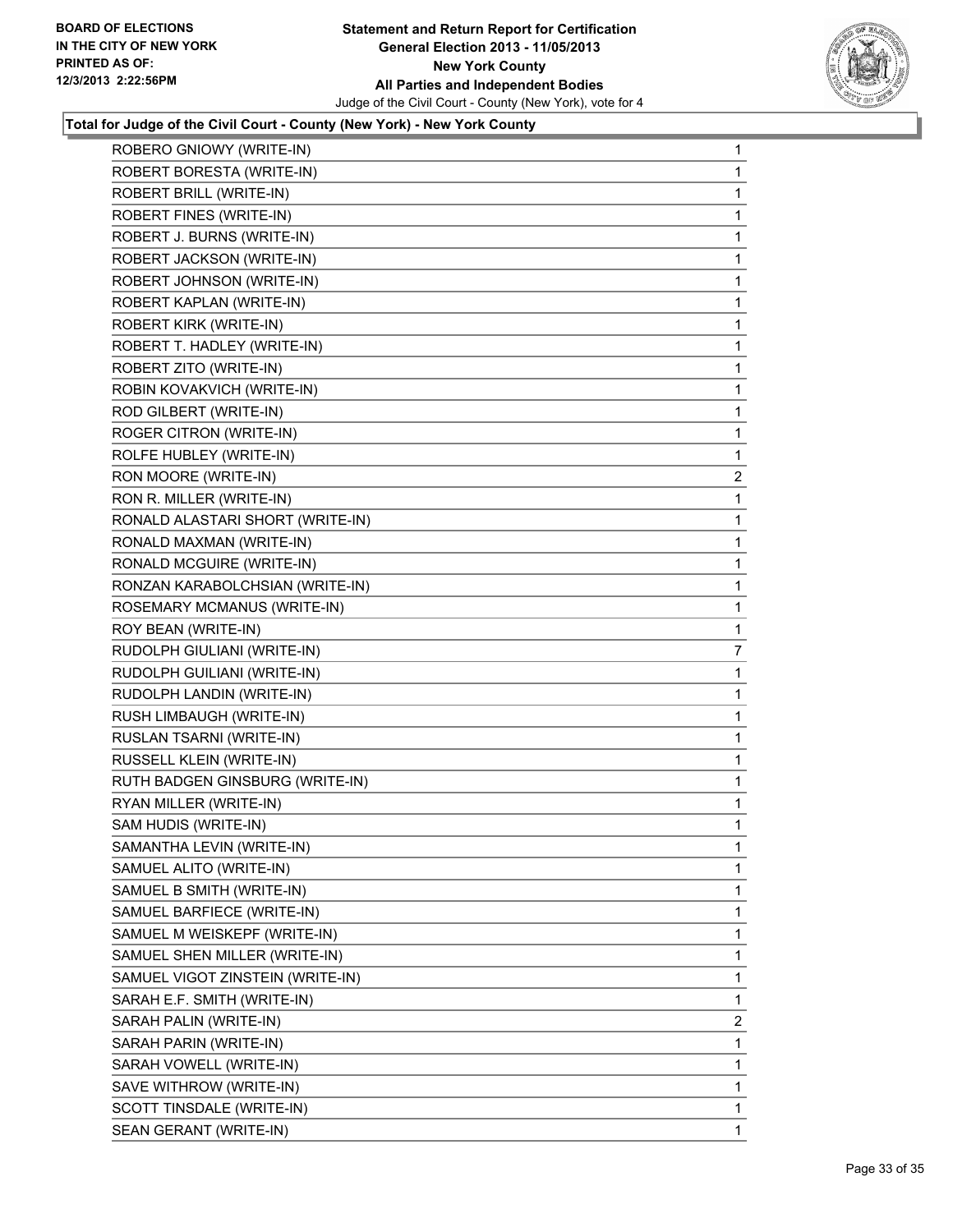

| SEAN HANNILY (WRITE-IN)       | 1              |
|-------------------------------|----------------|
| SETH GUTHARTZ (WRITE-IN)      | 1              |
| SETH KORNBLATH (WRITE-IN)     | 1              |
| SHANE FERRER-SHEEY (WRITE-IN) | 1              |
| SHERIN KIYONA (WRITE-IN)      | 1              |
| SHIRO SELENGUT (WRITE-IN)     | 1              |
| SIDDHATHA MITIA (WRITE-IN)    | 1              |
| SILAS JOHNSON (WRITE-IN)      | 1              |
| SO YOUNG YOON (WRITE-IN)      | 1              |
| SOBHAN NEVILLE (WRITE-IN)     | 1              |
| SOPHIE DEVERELL (WRITE-IN)    | 1              |
| SOPHIE MAXMAN (WRITE-IN)      | 1              |
| SOPHIE SLONIM (WRITE-IN)      | 1              |
| SOPHIE TORROS (WRITE-IN)      | 1              |
| STACEY COHEN (WRITE-IN)       | 1              |
| STACEY PLASKETT (WRITE-IN)    | 1              |
| STAN PRASSNER (WRITE-IN)      | 1              |
| STAN SCHAFFNER (WRITE-IN)     | 1              |
| STEPENIE QUESTERE (WRITE-IN)  | 1              |
| STEPHANIE BEDLAM (WRITE-IN)   | 1              |
| STEPHEN HOUGHTER (WRITE-IN)   | 1              |
| STEPHEN P POKART (WRITE-IN)   | 1              |
| STEVE SASTRA (WRITE-IN)       | 1              |
| STEVEN KAUTER (WRITE-IN)      | 1              |
| STEVEN RUGGIO (WRITE-IN)      | 1              |
| STEVEN TARASK (WRITE-IN)      | 1              |
| SUSAN BRONA (WRITE-IN)        | 1              |
| SUSAN RUSSACK (WRITE-IN)      | 1              |
| SUSAN SILVERSTEIN (WRITE-IN)  | 1              |
| TAMEAN ZAINULBAI (WRITE-IN)   | 1              |
| TAMMER RAOUF (WRITE-IN)       | 1              |
| TERANCE SOLOMONE (WRITE-IN)   | 1              |
| TERREA MITCHELL (WRITE-IN)    | 1              |
| TEYI SEBROW (WRITE-IN)        | 1              |
| THERON STOKES (WRITE-IN)      | 1              |
| THOMAS RUSSACK (WRITE-IN)     | 1              |
| TIM F. MULLIGAN (WRITE-IN)    | $\overline{2}$ |
| TIM KEAVE (WRITE-IN)          | 1              |
| TIM KENNDEY (WRITE-IN)        | 1              |
| TIM MCFEE (WRITE-IN)          | 1              |
| TIMOTHY SHORTELL (WRITE-IN)   | 1              |
| TINA YO (WRITE-IN)            | 2              |
| TOD PIETRUE (WRITE-IN)        | 1              |
| TOM MUSICH (WRITE-IN)         | 1              |
| TOM SIRACUSE (WRITE-IN)       | 2              |
| TOM WATSON (WRITE-IN)         | 1              |
|                               |                |